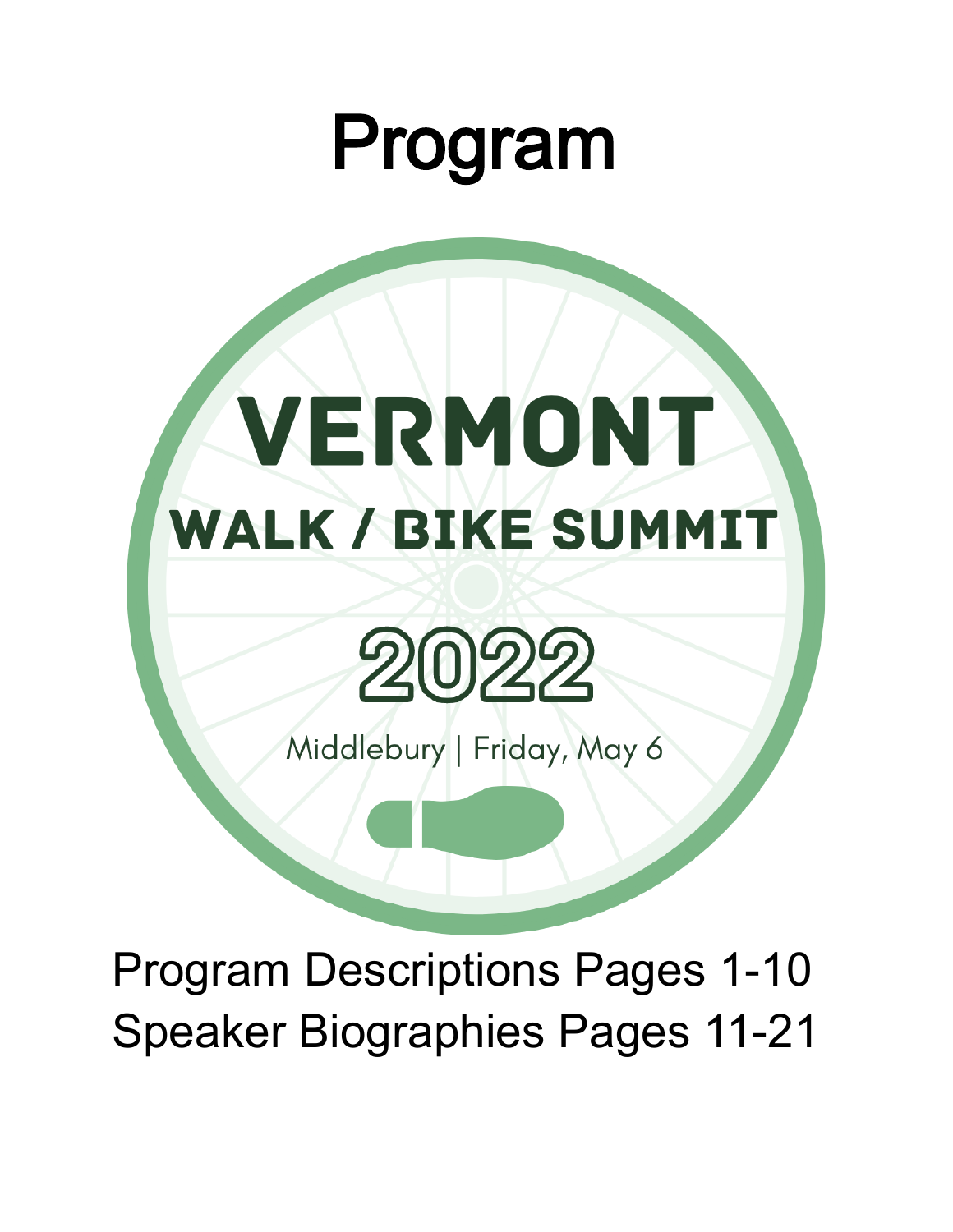# Track 1: Advocacy & Funding

### 10:30

**Getting Projects Funded** - Ilona Blanchard: Your community has a great project, now how do you get it funded? South Burlington has been working for many years to change from a car-oriented suburb into a walkable and bikeable downtown. Learn about a variety of funding options for walking and biking from the City's perspective, how to get projects lined up to receive funding, and tips on how to be a successful grant recipient! Presentation and Q&A will also cover the Federal RAISE Grant (formerly TIGER/BUILD).

**Pennies for Paths** - Amanda Holland & Nic Anderson: Tell the story of how the South Burlington Bicycle and Pedestrian Committee developed a successful funding mechanism for infrastructure improvements called "Penny for Paths". South Burlington received voter approval in 2019 to annually collect a penny per \$1,000 of property value on the grand list, dedicated to bike and pedestrian infrastructure improvements. This session will review the steps used to create a ballot item, gain support of local government and citizens as well as a review of the multiple partners involved that helped get the ballot item passed. This session will also review the Committee's role in guiding the utilization of the funding as well as informing the public of projects underway and accountability of how funds are spent to construct priority infrastructure.

#### 1:00

**A better Vermont through placemaking and more bicycling and walking.** - Jon Kaplan, Katharine Otto, Richard Amore, & Jack Hanson: This workshop will start with the macro level and get down to individual behavior.

Representatives from VTrans will give a summary of the strategies identified in the 2021 Bicycle and Pedestrian Strategic Plan. They will highlight performance indicators that build upon two key outcomes of the VTrans On-Road Bicycle Plan Phase 1 (the VTrans Bicycle Corridor Priority Map) and Phase 2 (the Bicycle Level of Comfort (BLOC) map). A brief summary of grant resources will be provided.

Richard Amore of the VT Agency of Commerce and Community Development will talk about the exciting new Better Places program. The program uses an innovative 'crowd granting' funding model to create, revitalize, and activate public spaces in Vermont's downtowns, villages, and neighborhoods. He will share the nuts and bolts of Vermont's new statewide community grant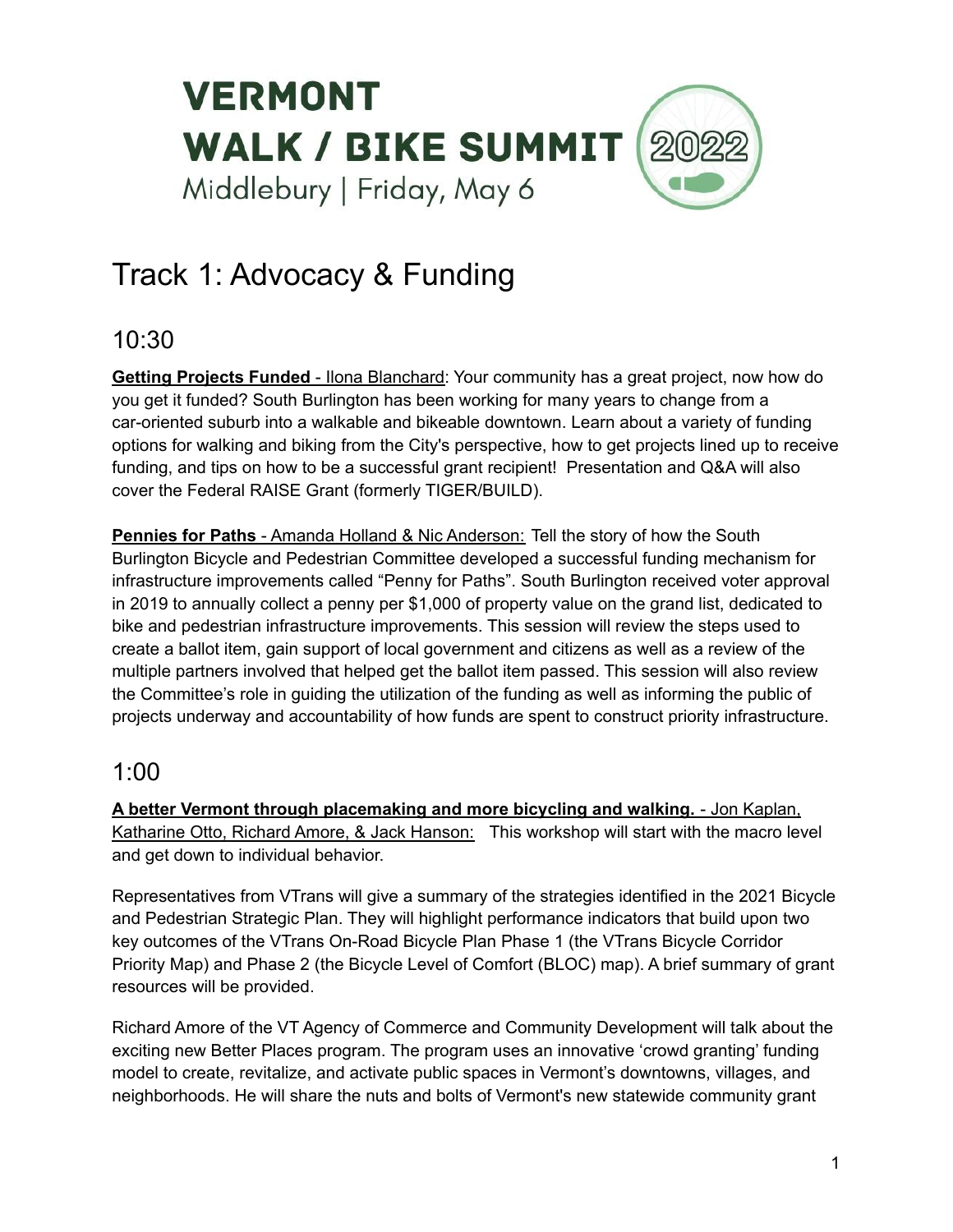

program that empowers Vermonters to create vibrant and inclusive public places in the hearts of Vermont communities.

Last up will be a presentation about how Sustainable Transportation Vermont, funded by VTrans and in partnership with VNRC, used incentives and individualized support and accountability to get 100 commuters in Chittenden County to reduce the number of days per week they drive alone to work and increase the number of days they commute sustainably for a period of six months. The project combined one-time incentives and strategic marketing to get more employees commuting to the workplace sustainably and affordably rather than by SOV.

#### 3:00

**Supporting Innovative and Equitable Strategies to Walk and Bike -** Dan Currier, Deb Sachs, Stuart Lindsey, Phil Hammerslough, & Irene Webster: Many Vermonters are underserved by Vermont's car-centric transportation system, and their voices are missing from the conversation about how to make our communities more inclusive for those who aren't drivers.The Mobility and Transportation Innovation (MTI) Grant Program is designed to support innovative strategies and projects that improve both mobility and access to services for transit-dependent Vermonters, reduce the use of single occupancy vehicles, and reduce transportation pollution. This panel discussion will include key highlights of the MTI program provided by **Dan Currier, Go!Vermont Program Manager,** on the MTI-funded programs targeted directly toward building a more equitable transportation system led by **Deb Sachs of Net Zero Vermont** and **Jon Copans of Old Spokes Home**. The "Walk to Shop" team including **Stuart Lindsay, Phil Hammerslough** and **Irene Webster of Association of Africans Living in Vermont (AALV)** will highlight the initiative and strategies deployed to deeply engage underserved communities. "Walk to Shop" is an elegant solution to the question of how one walks and carries things like shopping and laundry. **Jon Copans** will describe Old Spokes Home's focus on deep engagement through the Transportation Equity Coalition and the resulting Mobility Audit for the Old North End of Burlington. He will also provide a quick overview of programs at Old Spokes Home to make bikes more accessible.

# Track 2: Built Environment

#### 10:30

**Connecting Two Towns: Creating a Safe Route** - Daniel Briggs: Many communities want safer walking and biking connections for residents and visitors. The Towns of Rutland and West Rutland are connected by Business Route 3, a four-lane highway, without walking and biking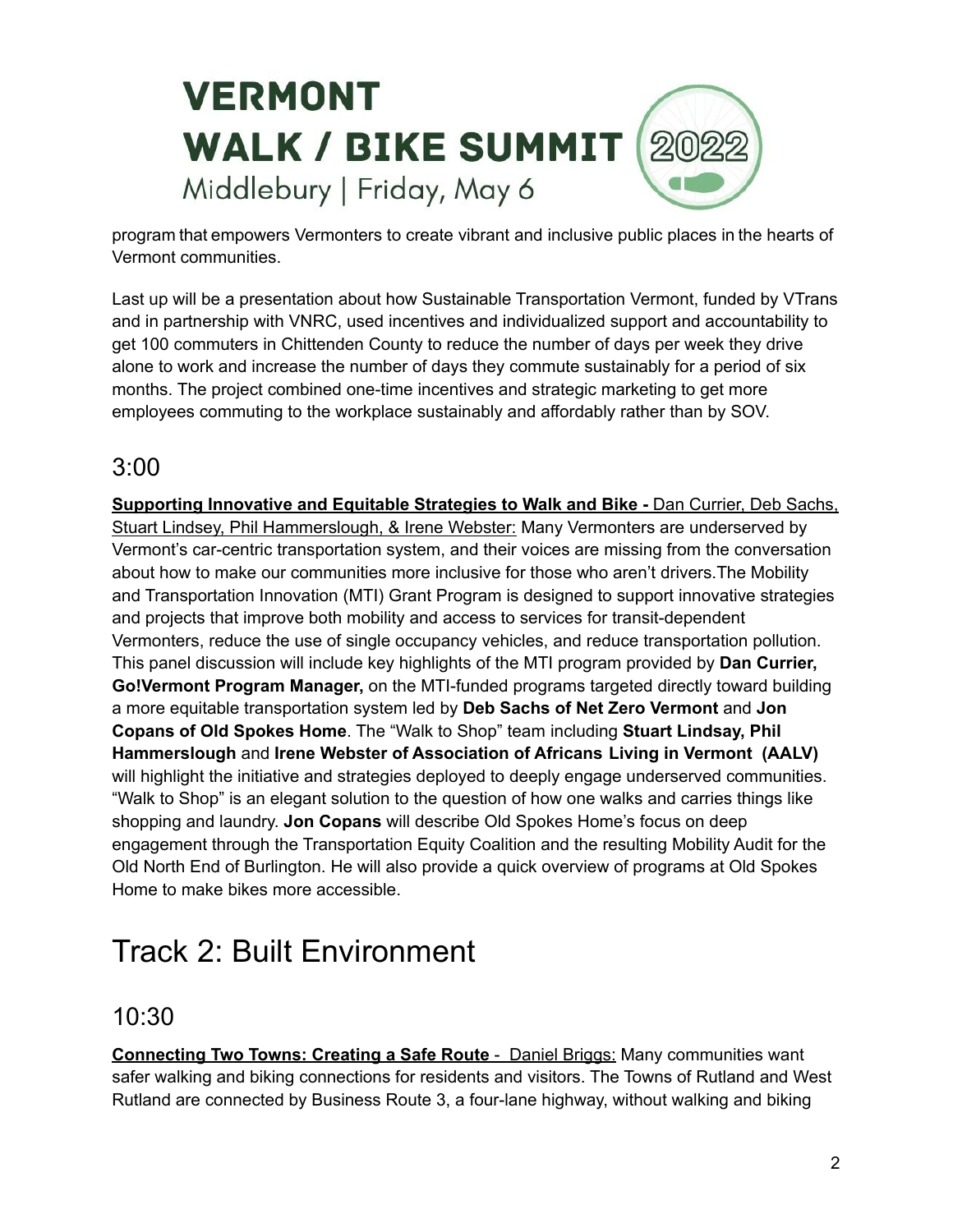accommodations. This session will review how the towns are working together to develop a safe connection between the Towns, and to encourage future growth and development within the corridor.

**Applegate-Willowbrook Pathe - Bennington** - Mark Anders: This presentation is about a successful bicycle/pedestrian project, the Applegate-Willowbrook Path. I'll tell the story of how it started with a meeting in 2011 with an elementary school principal who was frustrated that students who live in a nearby affordable apartment complex often miss school because there was no safe walking route, to construction of a path with two boardwalk sections spanning a wetland and a stream, in 2021. I'll discuss the collaboration between VTrans, the Town of Bennington and the Bennington County Regional Commission that made the project possible, and some of the obstacles that had to be overcome to get the project to construction.

#### 1:00

**University Place Design Charrette** - Greg Goyette, P. Peterson, W. Burdge, & A. Casey: Thoughtfully reallocating space within roadway rights-of-way provides greater opportunity for the street's customers - the people who rely on it to carry out their daily activities. The audience will participate in a design charrette to reallocate space within University Place right-of-way in Burlington, Vermont. University Place is a public street that bisects the University of Vermont (UVM) campus and is used by commuters, neighbors, the UVM community (students, professors, grounds crew), food truck vendors, transit, and the fire department.

This presentation will consist of four parts:

1. Presentation of existing conditions and people's needs on University Place as determined through previous community engagement (10 minutes)

2. Presentation of Stantec's experience with repurposing street space through the Shared Streets and Spaces Program funded through the Barr Foundation (10 minutes)

3. A brief design charrette where teams will develop and present both short-term and long-term ideas for repurposing the street space based on their understanding of the information presented in parts 1 and 2 (15 minutes)

4. Presentation of the preferred concept of University Place developed collaboratively between Stantec/SE Group, the City, and UVM that has advanced into construction (10 minutes with 5 minutes for Q&A)

**Studies have Shown -** Dayton Crites and Julia Ursaki This presentation will dispel myths, challenge fables, and illustrate real world examples of how communities across the United States have actually slowed down traffic and built safe and effective pedestrian street crossings. This presentation will present a deep dive into scientific studies that breaks down what 'studies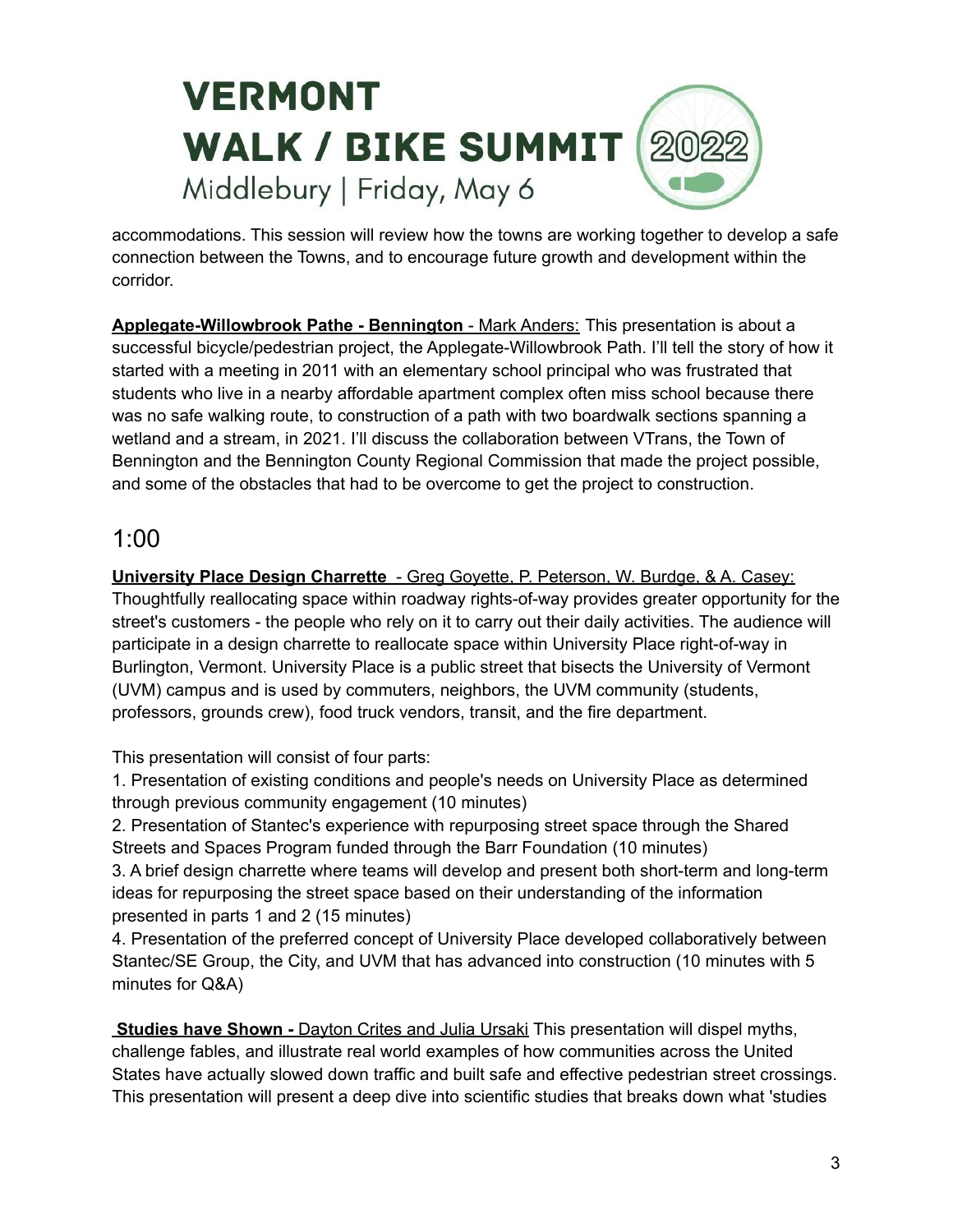have shown' when it comes to actually slowing down traffic or building safe pedestrian crossings across the United States, and how we can use those findings to affect change at home in Vermont.

#### 3:00

**CCRPC Bike Count Program -** Bryan Davis and Greg Rouwangould: Developing a "robust" bicycle count program was a key non-infrastructure recommendation in the CCRPC's 2017 Regional Active Transportation Plan. The UVM Transportation Research Center (TRC) was contracted to evaluate current bicycle data collection efforts in the region, identify gaps and limitations, and make recommendations on how to develop a comprehensive bicycle count program that could better support the region's bicycle planning objectives.We will share analysis of the CCRPC's bicycle count program, deficiencies identified, and proposed recommendations for a comprehensive bike count program.

**UVM Sustainable Transportation -** Faith Ingulsrud: Learn about the kinds of walk-bike initiatives UVM interns contribute to and how you can access undergraduates-for-credit to energize your projects. Hear students describe and share experiences from their Sustainable Transportation internships, addressing green commuting, advocacy/communications, supporting walk-bike organizations, and more.

# Track 3: Safe & Healthy Communities 1

### 10:30

From accessing health care to navigating between a public transit bus stop and a rail station there are locations that just make this easier than others. Thess presentation will focus on how people access and navigate to and between locations.

**Intermodal Community Access & Navigation -** Dan Currier: Vermont Intermodal Connection Study presentation. Vermont's transportation landscape features many different transportation modes operating in rural and urban settings. A primarily rural state, Vermont has unique local, regional, and interstate transit needs, especially when it involves intermodal travel such as using local buses and Amtrak, or intercity bus and the Lake Champlain Ferry. The presentation will focus on the types of intermodal connections and the improvements identified to make these connections better.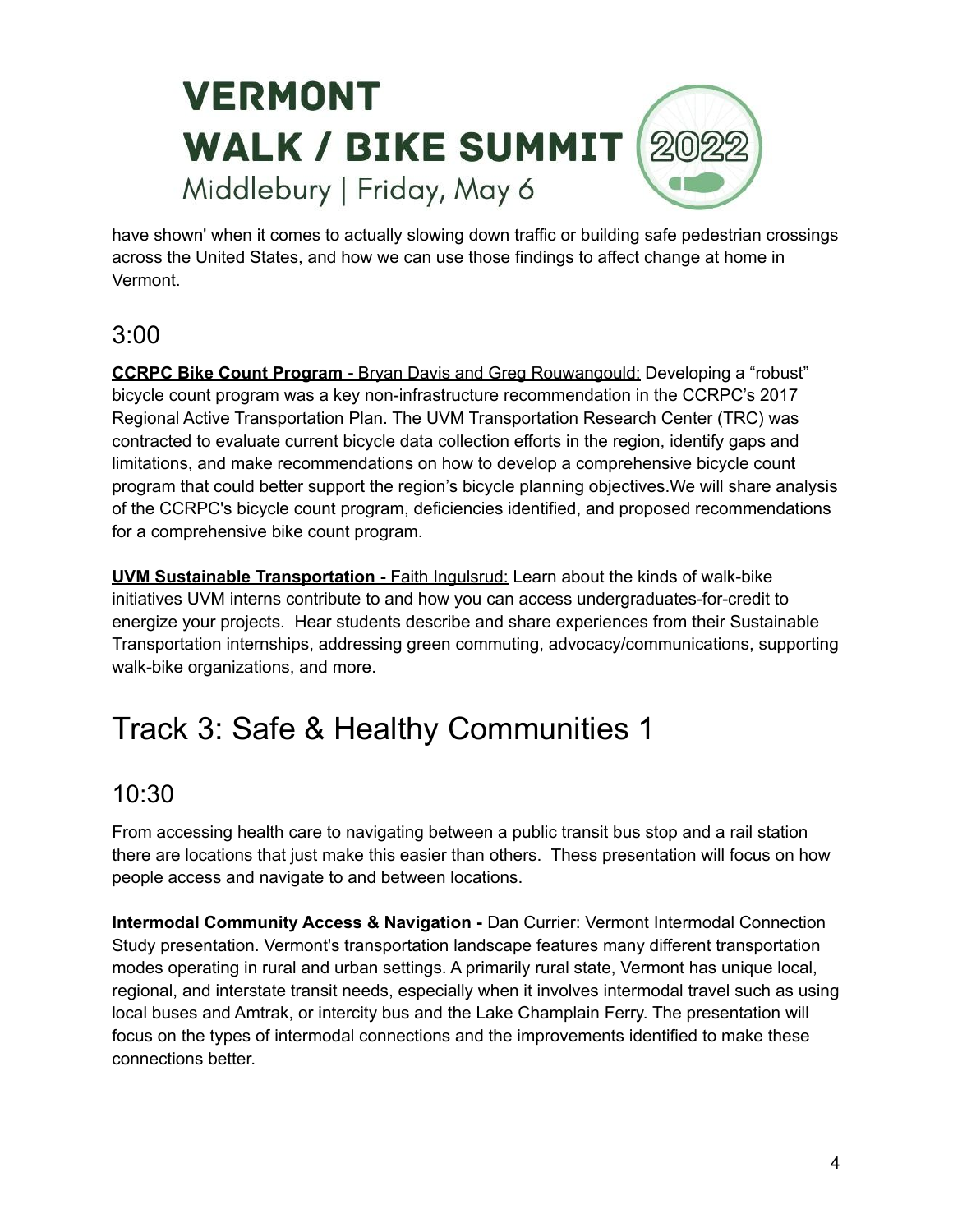**Safe Routes to Clinics -** John Raser: John will present an analysis of non-vehicular access of community medical care in Vermont. He will demonstrate the prevalence of places in rural Vermont where many households do not own vehicles, and how well these communities are matched with accessible community medical services. He will present a case in St Johnsbury of bringing primary care back to the walkable downtown starting in 2020.

#### 1:00

**Cycling Savvy -** Bruce Lierman, John Allen, and John Brooking: One factor in increasing access to cycling is creating public confidence that cycling can be a safe, efficient and enjoyable means of transportation. Successful cycling, and even the will to try cycling as a mode of transportation, depends on the cyclist's confidence that they can interact safely with other traffic. This presentation and the CyclingSavvy curriculum are designed to increase that confidence. Three CyclingSavvy Instructors (CSIs) present summaries of their class experiences, and specific course content that instills cyclist awareness, the "mindfulness" that overcomes common misconceptions about cycling in traffic. Panelists will interact with audience experiences and questions related to common traffic experiences.

**Rural Safe Routes to Schools -** Mary Catherine Graziano: Safe Routes to Rural Schools –It's possible! In 1969, almost 50% of students walked or biked to school. Now, less than 12% of students walk or bike to school. The increase in traffic and congestion during school pick up and drop off has ripple effects throughout the community. Children do not have the same kind of access to their community and freedom to explore their neighborhoods that they once had. Children are also suffering significantly from lack of access to physical activity, which lends itself to a variety of negative health impacts. Kids who start their school day with 30 minutes of physical activity are more ready to learn at school. Most people are familiar with Safe Routes to School (SRTS), but many people think SRTS is only available to urban schools. Vermont has proven that this is not the case. Vermont is a largely rural community, with many schools "road locked" by high-speed, high-volume, or otherwise unsafe roadways. This presentation will explore the many creative solutions that our schools have found to help students walk and bike to school safely. With some creativity and flexibility, most schools can have a Safe Routes to School program. We will explore some of the opportunities available to rural schools and how you can take those ideas to your own community.

**Wellness Revolution -** Megan Peek and Lisa Wilkes: Wellness Revolution Women's cycling program – a collaboration between BCBSVT and Terry Bicycles. It's a free 5-6 week program that pairs education and cycling, meeting women where they are at in their cycling journey and helps them gain confidence and skills.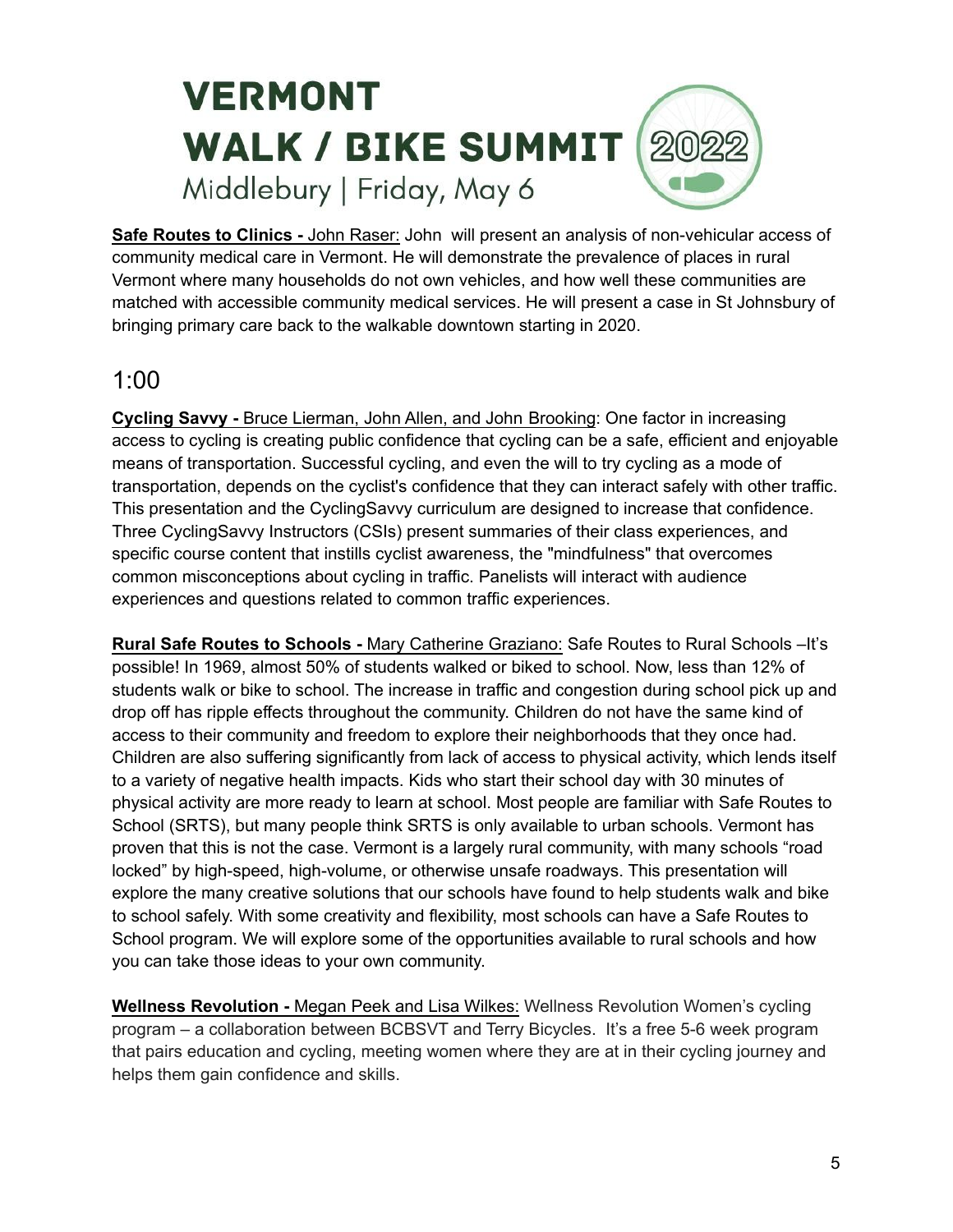### 3:00

**Storytelling for Advocacy -** Allie Breyer: The workshop will highlight why storytelling is important and how you can use storytelling to advance active mobility, accessibility, safer streets, placemaking, and fundraising efforts in your community. The workshop will highlight the importance of centering diverse voices and experiences in storytelling for advocacy. The presentation will include both a presentation and an interactive component that will include a worksheet and small group/partner opportunity to practice storytelling and get feedback. Be sure to bring your creativity and vulnerability to this session!

# Track 4: Safe & Healthy Communities 2

#### 10:30

**Vermont Walk/Bike Laws -** Mary Catherine Graziano and Jon Kaplan: We have a safety problem on our roadways. Did you know the concept of "jaywalking" was made up by automobile manufacturers? Or that at one point, there was a popular movement to keep motor vehicles out of cities, or to put speed governors on vehicles to keep drivers from being able to speed? Now that we've let cars into almost all of our public spaces, we have to deal with the reality of living around 2+ ton vehicles. Pedestrian and bicycle fatalities make up 20% of roadway deaths, despite walk/bike trips making up only 12% of total trips.

Are Vermont's walk/bike laws enough to keep people safe? A few years ago, Vermont Legislators worked to revise and update some of our walk/bike laws, but we still have a way to go before we have walk/bike statutes that reflect the current realities of walking and biking. This presentation will discuss the history and evolution of road use, describe the current state of Vermont's walk/bike statutes, and explore possible solutions to safety gaps in our laws, such as the Idaho Stop or instituting a firm 4' passing law. Please bring your own walk/bike law revisions to this session. There will be an opportunity for idea sharing and discussion throughout the presentation.

#### 1:00

**Local Advocacy in Burlington -** Jason Stuffle: Jason has been advocating for change on Colchester Ave since 2005. Many changes but not enough and not fast enough. A recent water main/repave project provided an opportunity to reconfigure the right of way on Colchester Ave. A newly started neighborhood group, The Old East End Neighborhood Coalition, conducted an AARP walk audit of the neighborhood. Lots of smaller groups pulled together from an initial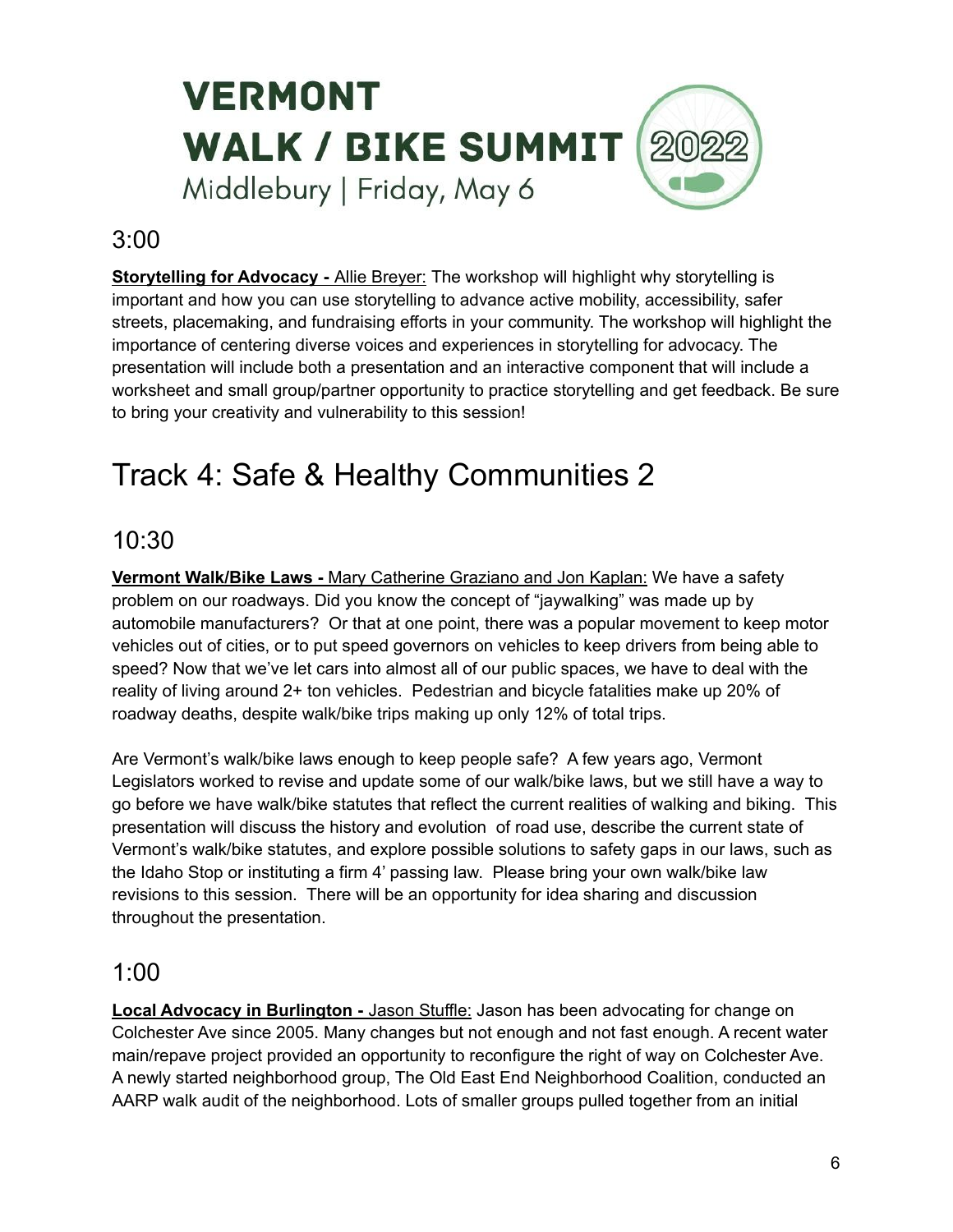spark to provide an overwhelming voice that resulted in bike lanes being installed on Colchester Ave while removing parking. That led Jason to join the Burlington Walk Bike council as a Ward 1 Neighborhood Liaison. From there he found a position on the CCRPC Colchester Ave Bikeways, Parking and Intersections Study Advisory Committee representing the Burlington Walk Bike Council. In addition he will cover the past two years of development which has seen dedicated protected bike lanes be approved but not funded.

**Leveraging Survey Work -** Suzy Hodgson and Bill Regan: This presentation will give an overview of cross-committee collaboration in Charlotte, the reasons for a focus on transport, and highlights of recent survey findings on walking and cycling. Jonathon Weber will share his views on the project, how it compares with other towns and how the results can be put to use in Charlotte and other towns.

### 3:00

**E-Bikes for Vermont -** Mark Anders: The goal of my presentation "E-bikes Are Perfect for Vermont" is to build excitement about using e-bikes for transportation in Vermont, and to explain the basics of what e-bikes are and what it's like riding them in Vermont. It starts out with a personal story of how buying an e-bike transformed how I get around. I will briefly review the classifications of e-bikes, sales trends, laws governing where they can be ridden. I will have two e-bikes on hand.

**Adaptive Cycling -** David Black: RAD Innovations is North America's leading expert in adaptive Cycling sports, we have been manufacturing, distributing and selling some of the best products for more than 20 years. We and our dealers across North America work with you from the initial idea to the final experience to make sure your ride is safe, comfortable, and affordable. We will present on our Adaptive Inclusive Recreation and cycling efforts.

# Track 5: Mobile Workshops 1

#### 10:30

**Pedestrian Accommodations in the Middlebury Bridge & Rail Project -** Jim Gish:

Middlebury resident Jim Gish, who for six years served as Community Liaison for the recently completed Middlebury Bridge & Rail Project, will lead a walking tour highlighting the many improvements to Middlebury's historic downtown that resulted from the unique partnership between the Town of Middlebury and the Vermont Agency of Transportation during this landmark infrastructure project.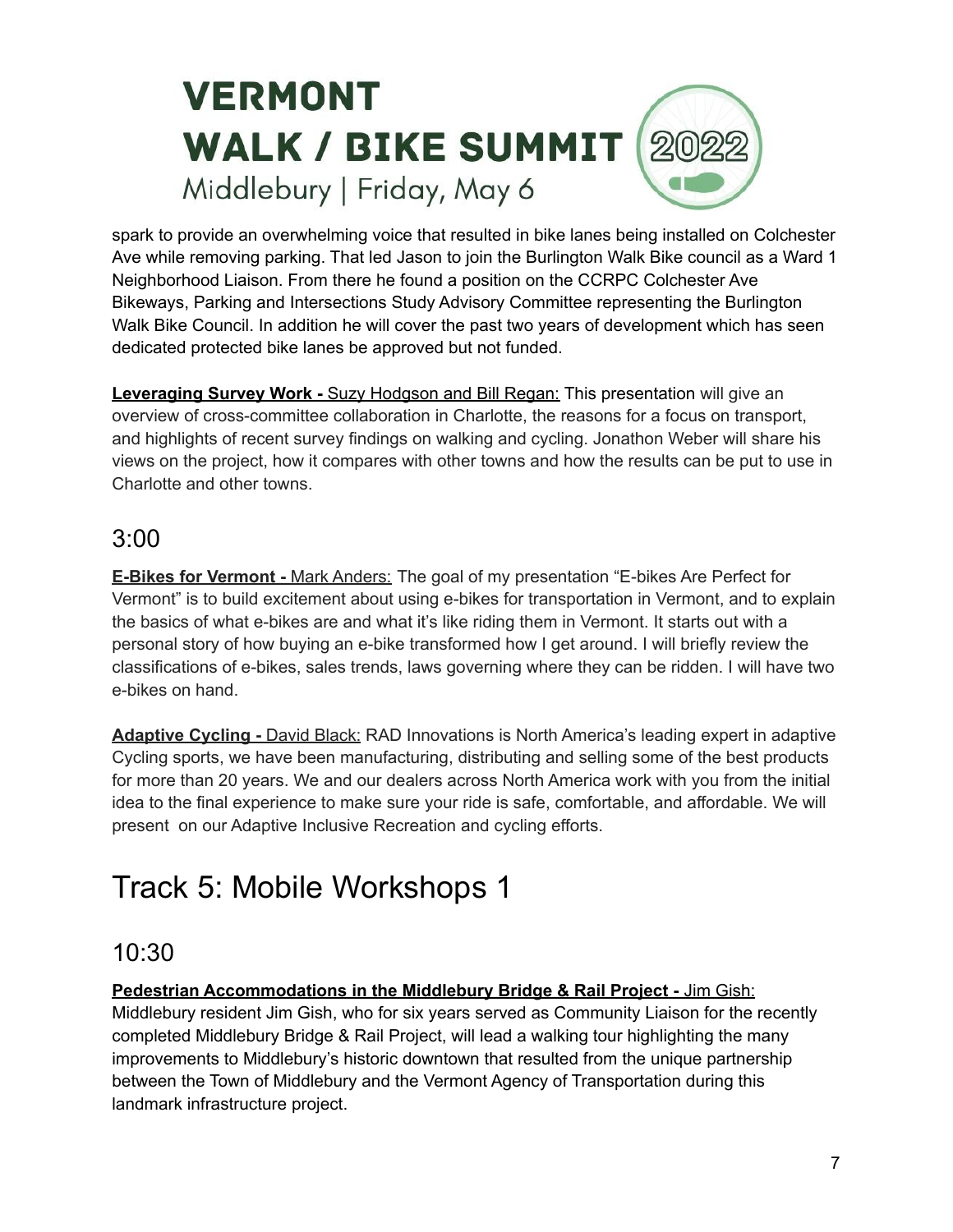### 1:00

#### **Sleuthing your Environment -** Claire Tebbs, Kelly Stoddard-Poor, and Amy Brewer: Sleuthing

Your Environment

Part show and tell, part adventure, this session will provide participants with helpful tools to assess your local environment for walking/rolling challenges and opportunities. Kelly Stoddard-Poor will kick off the session by showcasing AARP's Walk Audit Toolkit, and we'll hear from community leader, Amy Brewer, about the successes and challenges of conducting walk audits in Franklin County. Local planner and placemaker, Claire Tebbs will then lead participants on a walking mystery tour and treasure hunt of Middlebury, putting AARP's audit toolkit to use to identify issues, easy fixes, and greater opportunities in the pedestrian environment. This session will focus on safe pedestrian networks, inclusive of designing for accessibility, and can accommodate anyone using a wheelchair.

### 3:00

**Pop-ups & Pilot Projects -** Jonathon Weber, Devon Neary, Jacqui Dement, and Jon Kaplan: This dynamic mobile workshop will cover all aspects of walk/bike infrastructure demonstrations in Vermont. Pop-Up and pilot projects can be important tools for communities considering new walk/bike infrastructure. They allow the public to experience and give feedback on the proposed changes without the municipality committing to expensive construction projects, and also create opportunities for project managers to experiment with and tweak their designs to best suit the context. In this mobile workshop, Local Motion staff will discuss short-term, inexpensive Pop-Up projects, using recent installations in towns like Greensboro, Ludlow, Rutland, and others as examples. We will also cover longer-term pilot projects, with staff from the Rutland Regional Planning Commission discussing how a pilot project was successfully used in a recent redesign effort on Rutland's Center Street. Finally, staff from VTrans will present and answer questions on their newly implemented permitting process for demonstration projects on state highways. The workshop will culminate in a hands-on session in which the group will work together to install a temporary pop-up project somewhere in Middlebury. We are aiming for this project to be on-street and as realistic as possible, and are currently corresponding with town staff to determine potential locations.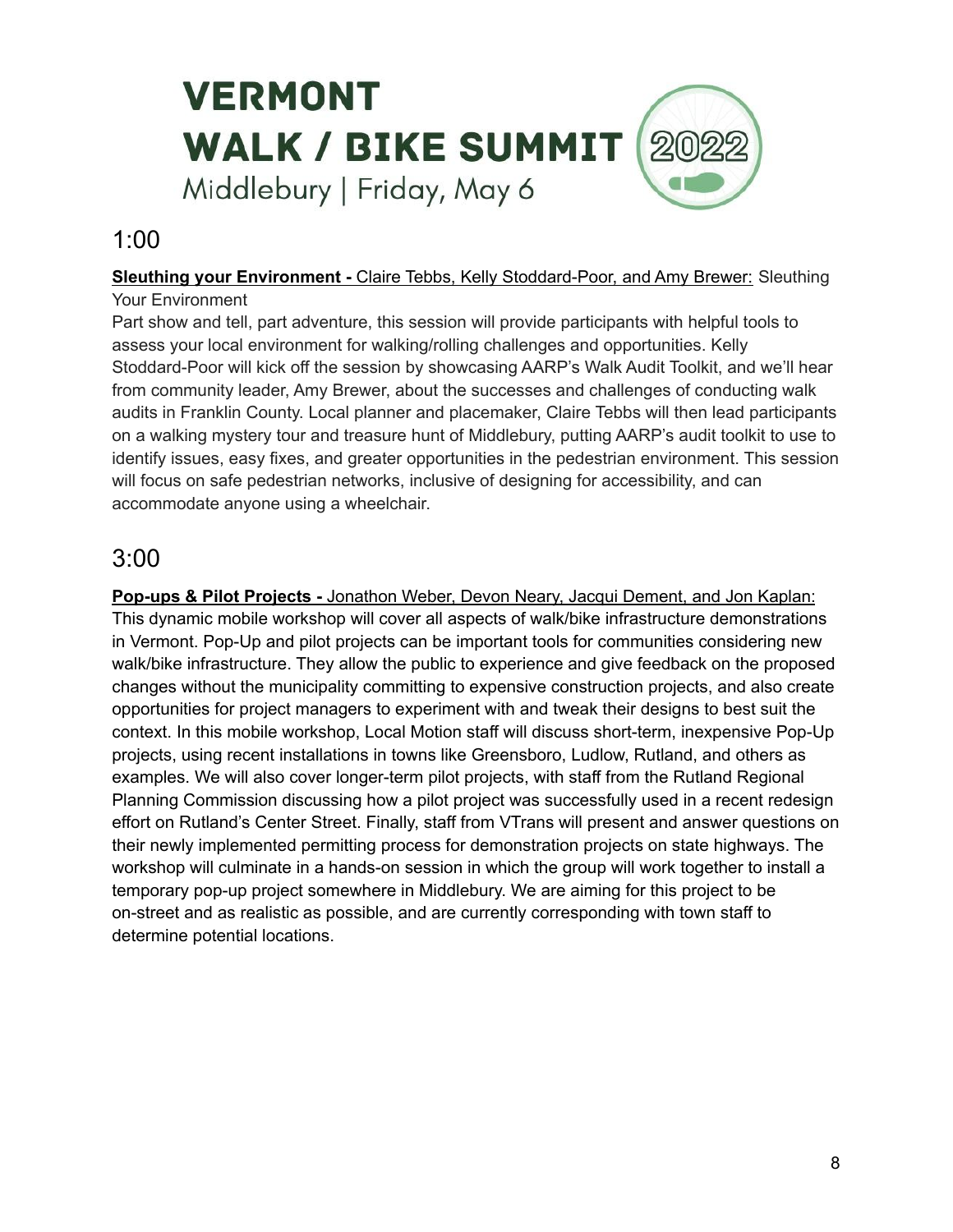# Track 6: Mobile Workshops 2

#### 10:30

**Mary Hogan Preschool Walk to School Program -** Kim Forbes: The Mary Hogan Preschool Program, an inclusive setting for children ages 3- 5 years old, reimagined our programming in 2020 as a result of the pandemic. While we have always recognized the importance and value of outdoor experiences for children, the pandemic prompted us to consider our practices and rethink how we utilize our environment. This examination inspired us to take full advantage of the wonderfully rich natural resources and opportunities for learning that our community offers. We no longer feel confined to the school grounds and have incorporated weekly adventures, in which we explore and discover the world outside our classroom. We would like to share how our program has benefitted from time spent in our community. We have gained new knowledge of our surroundings, a sense of place, and a greater understanding of the interconnectedness of systems. We have developed and nurtured connections; expanding our ideas of what community is and means, all while learning how to navigate safely. We want to share our joy and the learning that we have gained as well as invite you to take a walk with us! Topics of equity and inclusion will be addressed through a broader overview of the program.

#### 1:00

**Ebike Lending -** Wylie Dulmage: This combination panel-mobile workshop will detail the processes and impacts of e-bike lending libraries in Vermont. E-bike lending libraries are effective outreach and educational programs that allow participants to try out an e-bike for free for a period of multiple days to see how the e-bike might work for transportation trips they may have otherwise taken by car. Furthermore, these programs strengthen communities and local economies by partnering with bike shops, town committees, libraries, and other organizations. The workshop will begin with a brief presentation that will cover what an e-bike lending library is, how it works, and what impacts it has on transportation behaviors of program participants. The presentation will be followed by a Q and A session with panelists who have hosted e-bikes through Local Motion's e-bike lending library program that can speak to how the program has impacted their business or organization and larger community. The workshop will conclude with opportunities for session participants to go through an abbreviated version of the lending library process themselves by demo-ing electric bikes from Middlebury's E-bike Lending Library. We are currently coordinating this demo effort with Frog Hollow Bikes and Safe Routes Middlebury.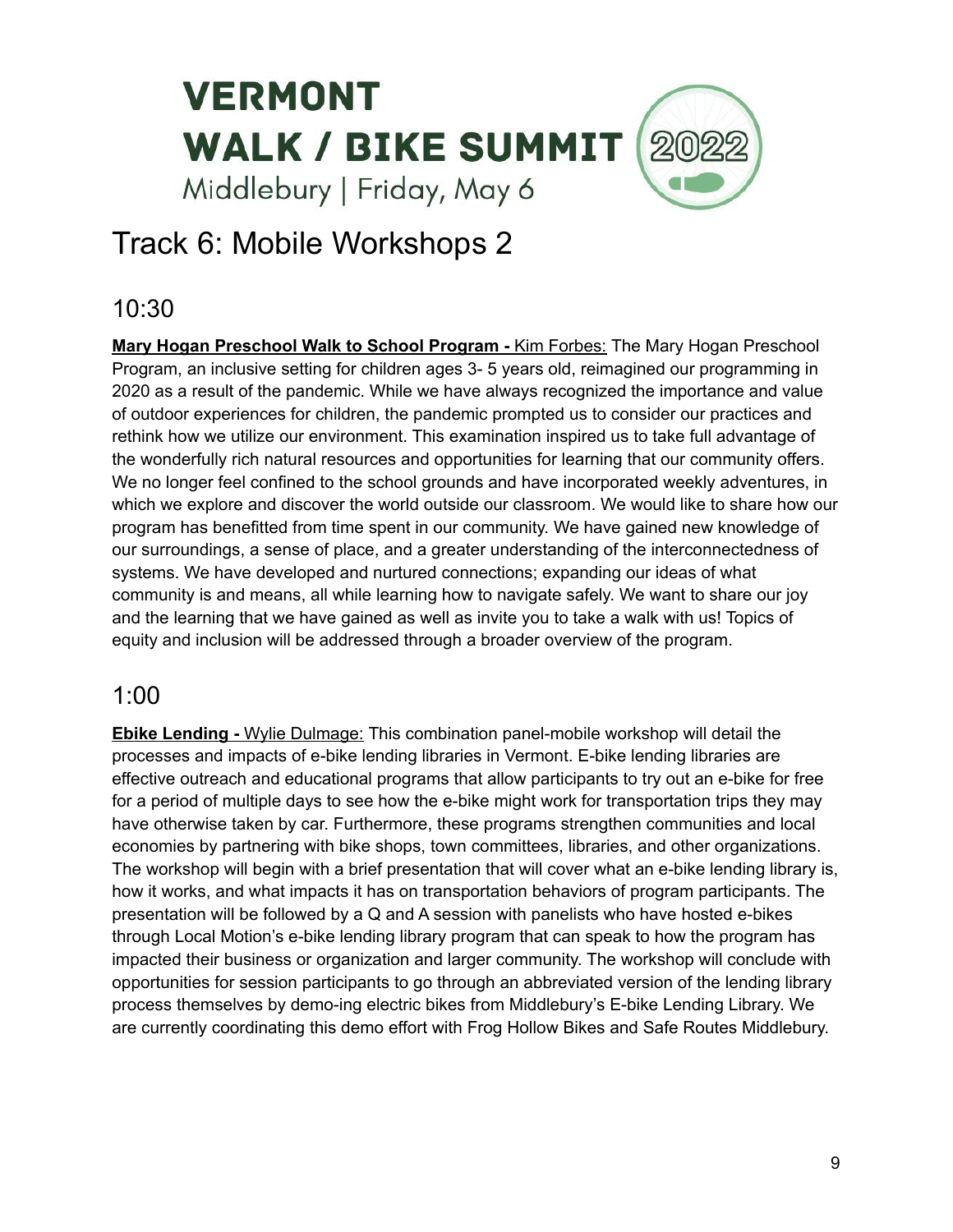#### 3:00

**Geometric Bikes - Steve Norman:** Our latest 'geometric' reciprocating-pedal bikes are here at the Summit to be as mobile as possible at the mobile workshop so try 'em now! Linear power means no crank and no crank-y 'dead spot', a natural, flexible treading motion instead of spinning in a fixed circle; intuitively-variable stroke and pace, and no gears to be constantly changed. Now with smooth quiet clean belt drives. They're beautiful, simple, light, rigid, and elegant. Gotta ride them to relate.

These bikes are the biggest forward step in human-powered movement technology for two centuries. We'll license new builds to your specs, and are currently recruiting additional frame producers. On a per-unit basis, Linearc licenses its proprietary 'geometric' design and associated intellectual property and all the latest know-how to frame builder(s) for just \$25 (less for quantities); also to prospective owners who may commission their own build from their choice of builder or manufacturer. Easiest bike-frame build ever (omit bottom bracket) !!! Rigid, light, and simple.

# **Motherload - The Movie** - *Intro. by Dave Cohen*

#### 6:30

MOTHERLOAD is a crowdsourced documentary movie exploring our cultural shift toward isolation and disconnection, how this may affect our future, and whether the cargo bike could be an antidote. The movie describes how the earliest bicycles facilitated women's fight for the vote and made the poor mobile, and how 21st century bicycles are empowering mothers, families, communities and advocacy networks all over the world.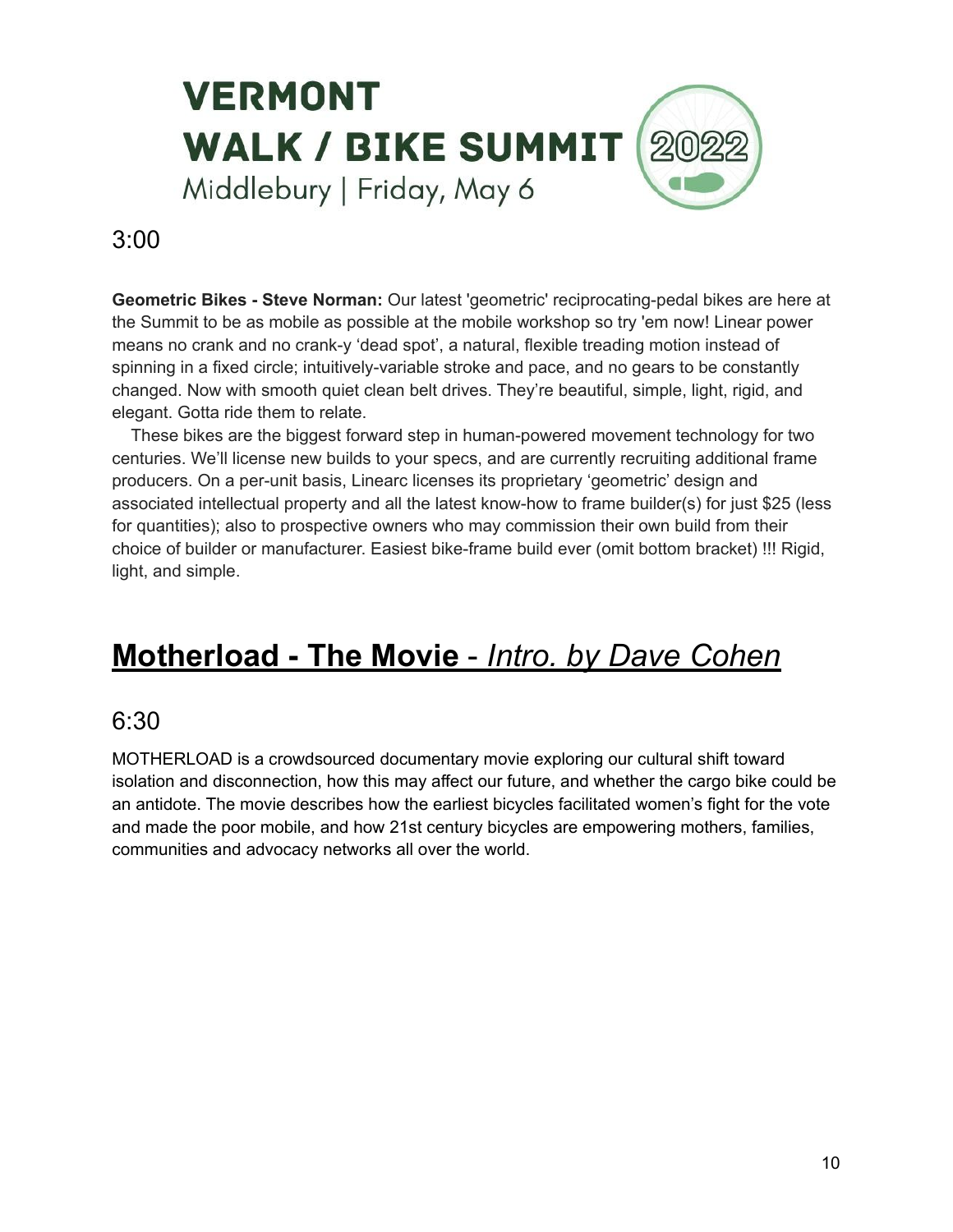#### **Richard Amore, PLA/AICP Advocacy & Funding 1:00**

Richard Amore is a landscape architect, urban planner, and community builder who blends his experience in community development, public space, and placemaking to spark revitalization of Vermont's downtowns and village centers. He serves as planning and outreach manager for the Vermont Department of Housing and Community Development where he works with downtowns and villages across Vermont and helps them plan and build prosperous, walkable, and inclusive communities.

#### **Mark Anders Built Environment 10:30 Safe & Healthy Communities 3:00**

Mark Anders has been a transportation planner at the Bennington County Regional Commission (BCRC) for 12 years, where he has planned numerous bicycle and pedestrian projects. Mark has a Master of Urban Planning degree from Hunter College in New York City. Before working at the BCRC, he worked at the New York City Department of Health and Mental Hygiene on infrastructure projects that promote physical activity.

#### **John Allen Safe & Healthy Communities 1:00**

John Allen is a CyclingSavvy instructor and author of the booklet [Bicycling](https://cyclingsavvy.org//product/street-smarts-cyclingsavvy-edition/) Street Smarts. He cycles for local transportation and recreation. As technical writer and editor at [sheldonbrown.com](https://sheldonbrown.com/), he writes about bicycle customization and maintenance. He is a graduate of Middlebury College. John has also written a number of blogs for Savvy [Cyclist.](https://cyclingsavvy.org/articles/) You can connect with John on [Facebook](https://www.facebook.com/john.s.allen.5).

#### **Nic Anderson Advocacy & Funding 10:30**

Nic Anderson is a sustainable transportation professional that works at Champlain College. As a resident of South Burlington, Nic has served on the South Burlington Bicycle and Pedestrian Committee since 2019 and has help spearhead South Burlington's Bicycle Friendly Community bronze level designation by the League of American Bicyclists, helped launch the "Penny for Paths" program and actively works to make our streets and spaces better for people walking and biking. Find out more about Nic [here.](https://www.linkedin.com/in/nic-anderson/)

#### **Dan Biggs Built Environment 10:30**

Dan Biggs, RLA, Regional Manager/ Sr. Landscape Architect Dan is a Registered Landscape Architect with more than 18 years of multi-disciplinary experience in all phases of landscape architecture design and environmental planning projects. His background includes leading multi-disciplinary teams on master planning, mixed-use and commercial site design, parks and recreational facilities, multi-use trails, campus improvements, and multi-modal transportation projects. Dan is also a certified arborist and irrigation designer.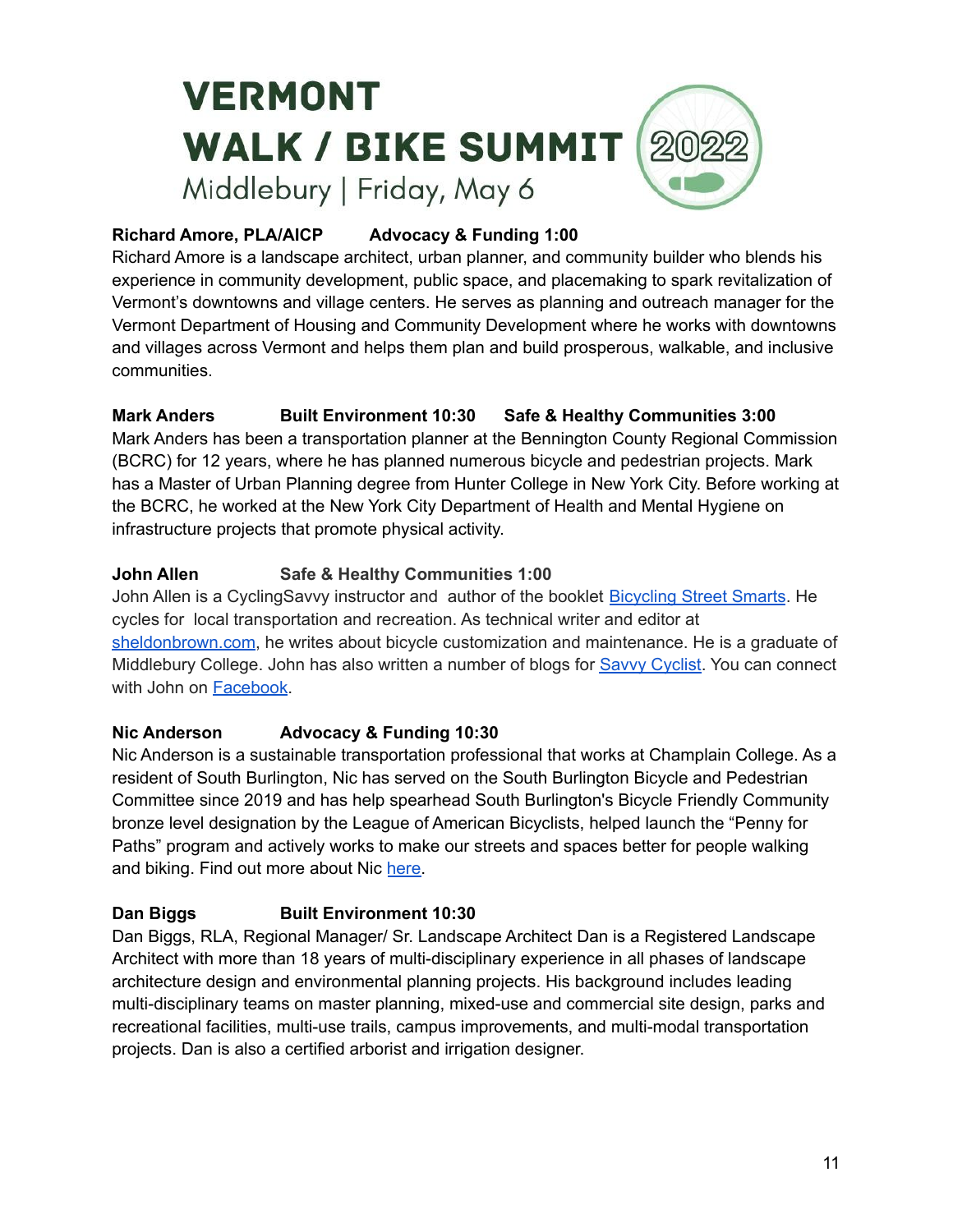#### **David Black Safe & Healthy Communities 3:00**

David Black from RAD-innovations has been designing and producing Adaptive Bikes and mobility equipment for over 20 years. Since founding RAD-innovations we have built and shipped over 15,000 frames around the world for individuals and programs to enable people of all abilities to be active and inclusive. One of the most recent RAD projects is develop a lightweight running frame to enable individuals with physical challenges to walk/run independently. These frames are being used for mobility, recreation and competitive running on track and marathons. David travels around the world introducing and training organizations to build Frame running programs in their communities.

#### **Ilona Blanchard Advocacy & Funding 10:30**

Ilona Blanchard, AICP, is the Community Development Director for the City of South Burlington. She has successfully applied for and been awarded many grants, and works with a variety of internal and external funding sources in Vermont, including Federal Aid, TIF District financing, VTrans Bicycle/Pedestrian Grants, and most recently led the effort that resulted in a \$9.7 million RAISE (formerly TIGER/BUILD) grant for a pedestrian-bicycle bridge over I-89. Her work has resulted in new streetscapes, complete streets, sidewalks, shared use paths and other amenities in South Burlington and in Takoma Park, Maryland, where her role also included obtaining and managing grants.

#### **Amy Brewer Mobile Workshop 1:00**

Amy serves as the RiseVT Specialist for the Enosburg Community, supporting important changes that increase walkability, bikeability, and recreation. She is also the regional program expert for the Safe Routes to School program, helping communities and schools find oftentimes creative ways to support student walking and biking. In addition, as the Coordinator for the Franklin Grand Isle Tobacco Prevention Coalition she works on policy, system and environmental changes that impact the health of our communities. In her off-hours, you can often find Amy outside running, walking and taking bike rides alongside her husband and two daughters.

#### **Allie Breyer Safe & Healthy Communities 3:00**

Allie Breyer serves as the Information Director for the Division of Emergency Preparedness, Response, & Injury Prevention for the Vermont Department of Health. She specializes in creating clear, concise, and plain language communications to assist Vermonters in preparing for emergencies and keeping themselves and family safe from injury. She also manages the Road User Safety Program for the Health Department, focusing on bike, pedestrian, and older driver safety. Allie has a government, community organizing, and extensive volunteer background and has used storytelling to further programmatic goals and advocate for change in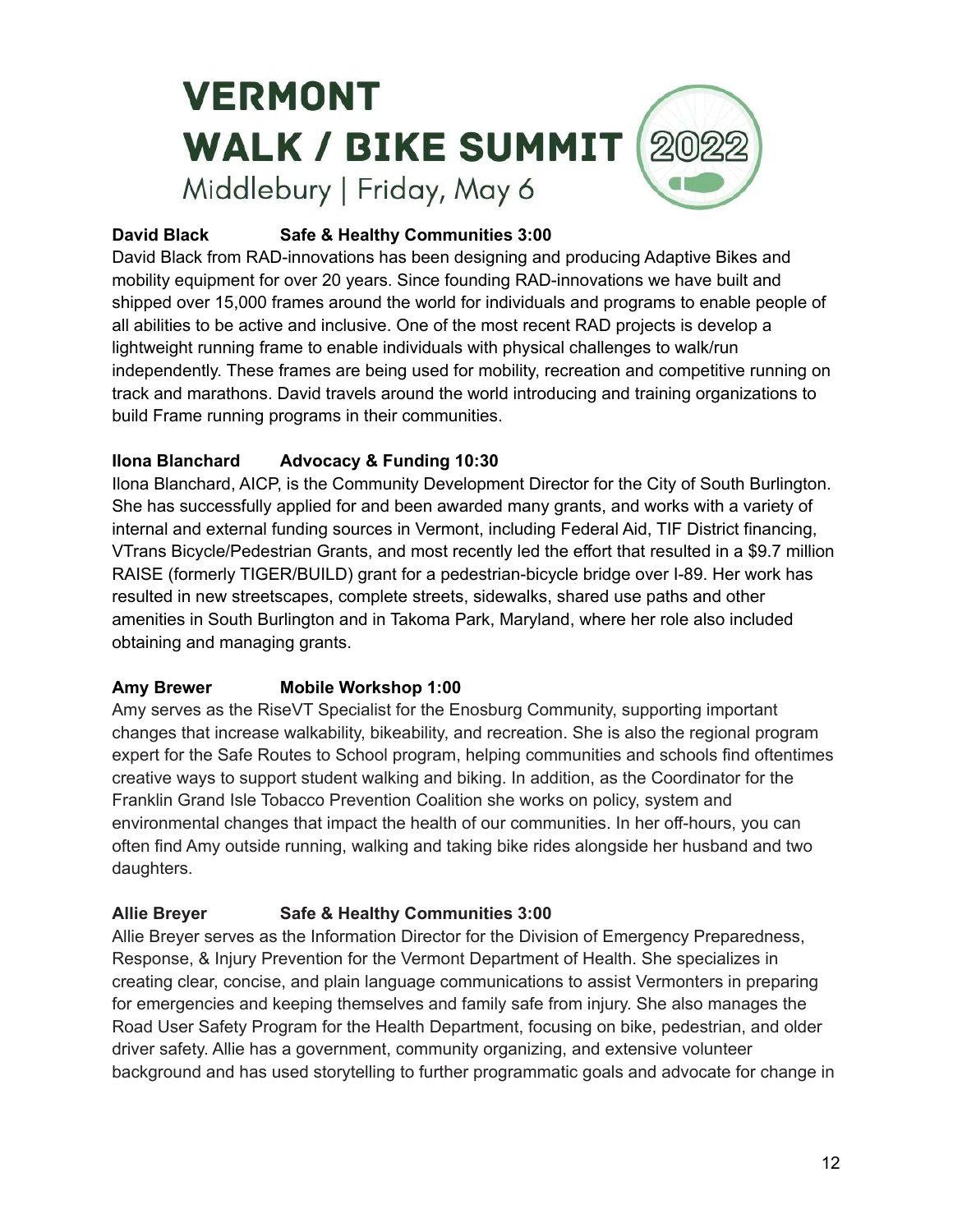her communities. Learn more about Allie at alliebrever.com or connect with Allie on [LinkedIn](http://linkedin.com/in/alliebreyer) or [Twitter](http://twitter.com/alliebreyer).

#### **John Brooking Safe & Healthy Communities 1:00**

John Brooking is a Cycling SavvyInstructor who teaches in New England and rides year round in Portland, Maine. John has served on various local and statewide committees for bicycle and pedestrian issues, including as a board member of the Bicycle Coalition of Maine, and is certified as a youth cycling educator in Maine.

#### **Whitney Burdge Built Environment 1:00**

Whitney is an Urban Mobility Planner at Stantec with experience in a wide range of planning projects across New England and the US, ranging from large cities to small town main streets. Her work emphasizes the need for comprehensive multimodal networks, the opportunities provided by smart mobility and new technologies, and supports the preparation for anticipated shifts in transportation demand of all modes. She is proud to have been car-free for 9 years and is excited for opportunities to educate people about mobility options and to advance transportation equity.

#### **Amelia Casey Built Environment 1:00**

Amelia is a Transportation Planner at Stantec with experience in a range of projects including transit planning, corridor visioning, streetscape design, smart mobility initiatives, resiliency planning, and community-wide mobility planning. Her work has taken her to rural communities in Massachusetts to large counties in the greater Seattle area, where she applies her skillset to give communities the tools to create safe streets, enhance accessibility to transit, and promote modeshift. She embraces any opportunity to integrate data, design best practices, and community engagement efforts to create actionable and implementable projects.

#### **Dave Cohen Motherload Introduction 6:30**

Dave works as a consultant for Go Vermont providing free bike consultations for all Vermont residents and the state's bike shops and businesses. In addition, he is the founder and director of VBike ([vbikesolutions.org\)](http://vbikesolutions.org/), a non-profit organization promoting new bike designs & technologies for everyday transportation. In the mid-1990's Dave founded Pedal Express, a delivery service based in Berkeley, CA utilizing a fleet of cargo bikes. The company gained national recognition for its innovative partnerships and is now enjoying its 27th year in business. When not on a bike, Dave is an integrative psychotherapist [\(davecohencounseling.com](http://davecohencounseling.com/)) specializing in approaches in mind/body modalities & ecopsychology.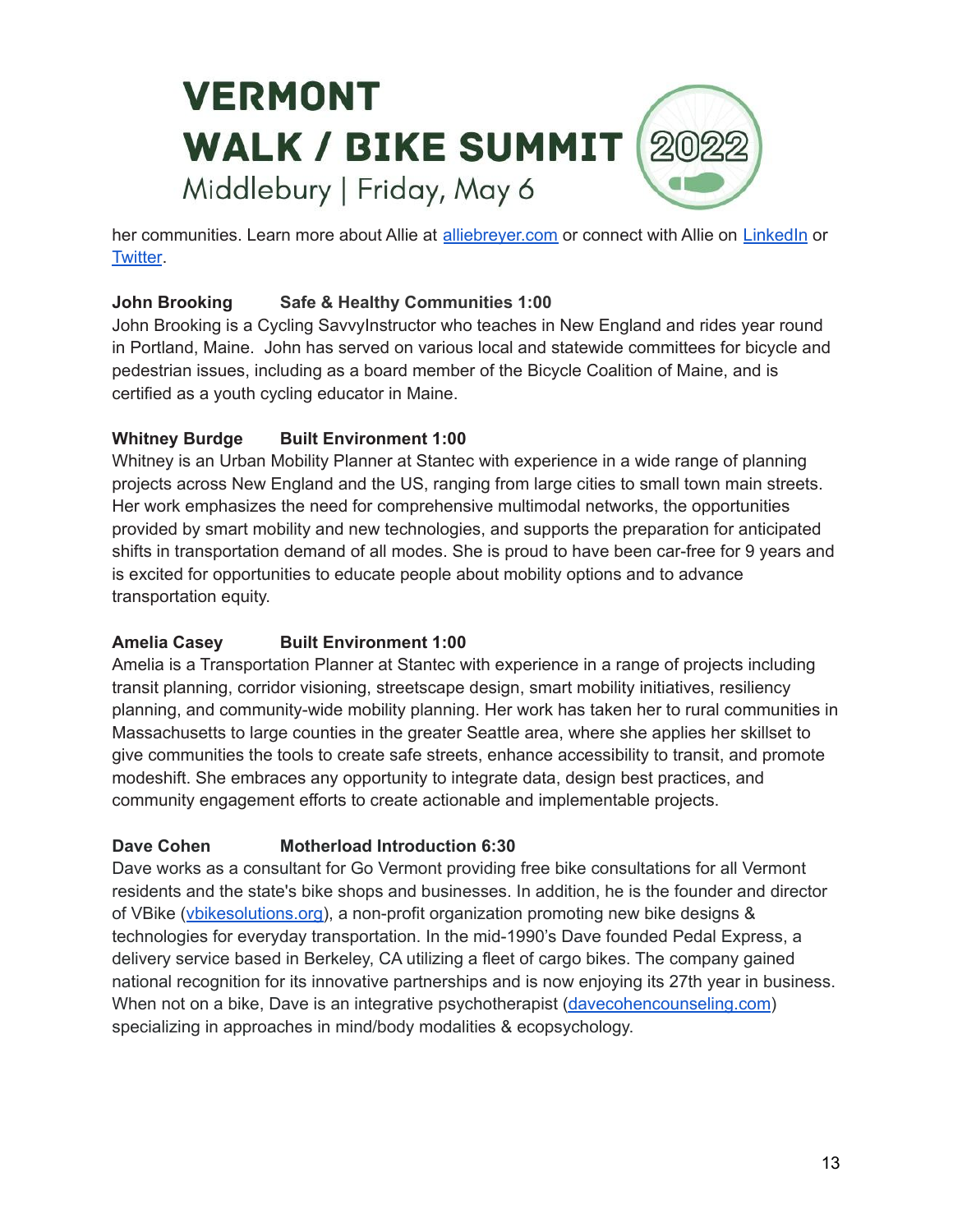#### **Jon Copans Advocacy & Funding 3:00**

Jon Copans serves as Executive Director of Old Spokes Home in Burlington. Previously he served as a Program Director leading climate and leadership programs at the Vermont Council for Rural Development. Before that he worked for the State of Vermont as Deputy Commissioner of the Public Service Department and at the Department of Environmental Conservation, and for eight years served in Congressman Peter Welch's Vermont office. Jon grew up in Brattleboro, graduated from Macalester College, and currently lives in Montpelier with his wife and three children. He is an avid cyclist and enthusiastic though amateur fixer of bikes.

#### **Dayton Crites Built Environment 1:00**

Dayton Crites is a Planner who believes in building spaces for people and the power of creativity to change our world for the better. He loves nothing more than an opportunity to convey ideas visually, and can often be found with a pencil in hand writing ideas down on the nearest available surface. He rides his bicycle as much as Vermont land use patterns and his family will allow, and has bicycle riding to thank for his career contributing to the planning, design and development of the built environment.

**Dan Currier Safe & Healthy Communities 10:30 Advocacy & Funding 3:00** Dan started his State Government career in 2020 after 15 years of working for a regional planning commission in Vermont where he contributed to land-use policies, stormwater design, and transportation planning. His position with the Vermont Agency of Transportation is twofold including as a Public Transit Program Coordinator and the Go! Vermont Program Manager. The combination of regional planning, environmental and transportation experience contribute to his passion and understanding of public transit and transportation demand management (TDM), and his favorite mode of mobility is e-scooter.

#### **Bryan Davis, AICP Built Environment 3:00**

Bryan joined the CCRPC (née CCMPO) in 2007 and is passionate about sustainable transportation options. He focuses on regional Transportation Demand Management programs, specializes in bicycle and pedestrian planning, espouses complete streets principles, and stays engaged with local communities. A graduate of Texas A&M University, Bryan moved to Colorado to pursue mountain biking and public service with the US Forest Service. He then gained non-profit experience in land conservation and affordable housing, and found his way to Vermont for graduate school at UVM where he earned a Master's degree in Natural Resource Planning. Bryan lives in Burlington with his family and is always ready to talk heavy metal and mountain biking.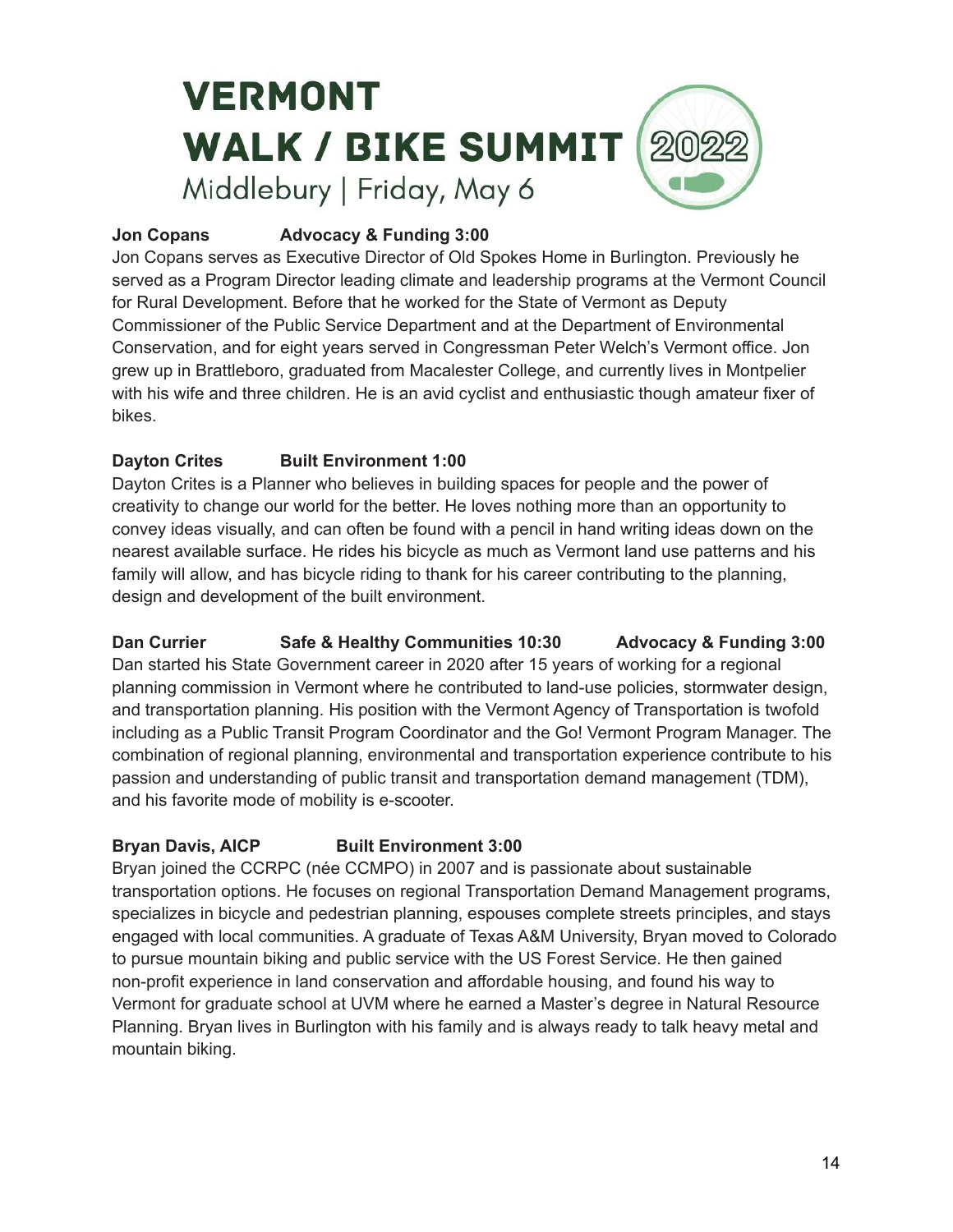#### **Jacqui Dement Safe & Healthy Communities 1:00 Mobile Workshop 3:00**

Jacqui is a Planning Coordinator with VTrans who helps communities navigate the Agency's demonstration project and art installation application process and works with regional planning commissions to implement the State's Transportation Planning Program. Outside of her VTrans work, Jacqui serves on the Charlotte Energy Committee, where she advocates for climate-friendly transportation improvements.

#### **Wylie Dulmage Mobile Workshop 1:00**

Wylie's goal is to emphasize and elevate alternative transit, particularly bicycles to improve people's lives and to reduce the effect of climate change. He has worked as the service manager at North America's largest bike valet, run locally-sponsored free repair days, and worked as a mechanic both for his own business and local bike shops. I'm here to make sure all of the bikes at Local Motion are running safely and flawlessly, and to spread the knowledge and joy of bike maintenance to others.

#### **Kim Forbes Mobile Workshop 10:30**

Kim is a preschool teacher, early childhood special educator and the director of the Mary Hogan Preschool Program in Middlebury, VT. She is a member of the National Association for the Education of Young Children, the Council for Exceptional Children and the North American Reggio Emilia Alliance. Kim has been teaching preschool for the last 27 years in Addison County.

#### **Jim Gish Mobile Workshop 10:30**

Middlebury resident Jim Gish served as Community Liaison for the Middlebury Bridge & Rail Project for six years, from planning through project completion in 2021. Jim is currently a Senior Public Involvement Consultant at VHB.

#### **Mary Ann Goulette Built Environment 10:30**

Mary Ann has worked as Town Manager in West Rutland for over ten years. In the last several years, she has received nearly \$1,000,000 in grants towards sidewalk improvements. Currently, she is working with Rutland Town to design and construct a multi-use path along Business Route 4 to connect with Rutland City's Creek Path. Previously, she worked 5 years as the executive director for the Downtown Rutland Partnership specializing in business development, special events and marketing. She is currently a Board of Director with the Rutland Chamber of Commerce, Rutland Economic Development Corp. and Vermont League Cities and Towns. She received her Bachelors and Masters Degrees in Business Administration at St. Michael's College. She is married and has two sons, ages 19 and 20.

**Greg Goyette Built Environment 1:00**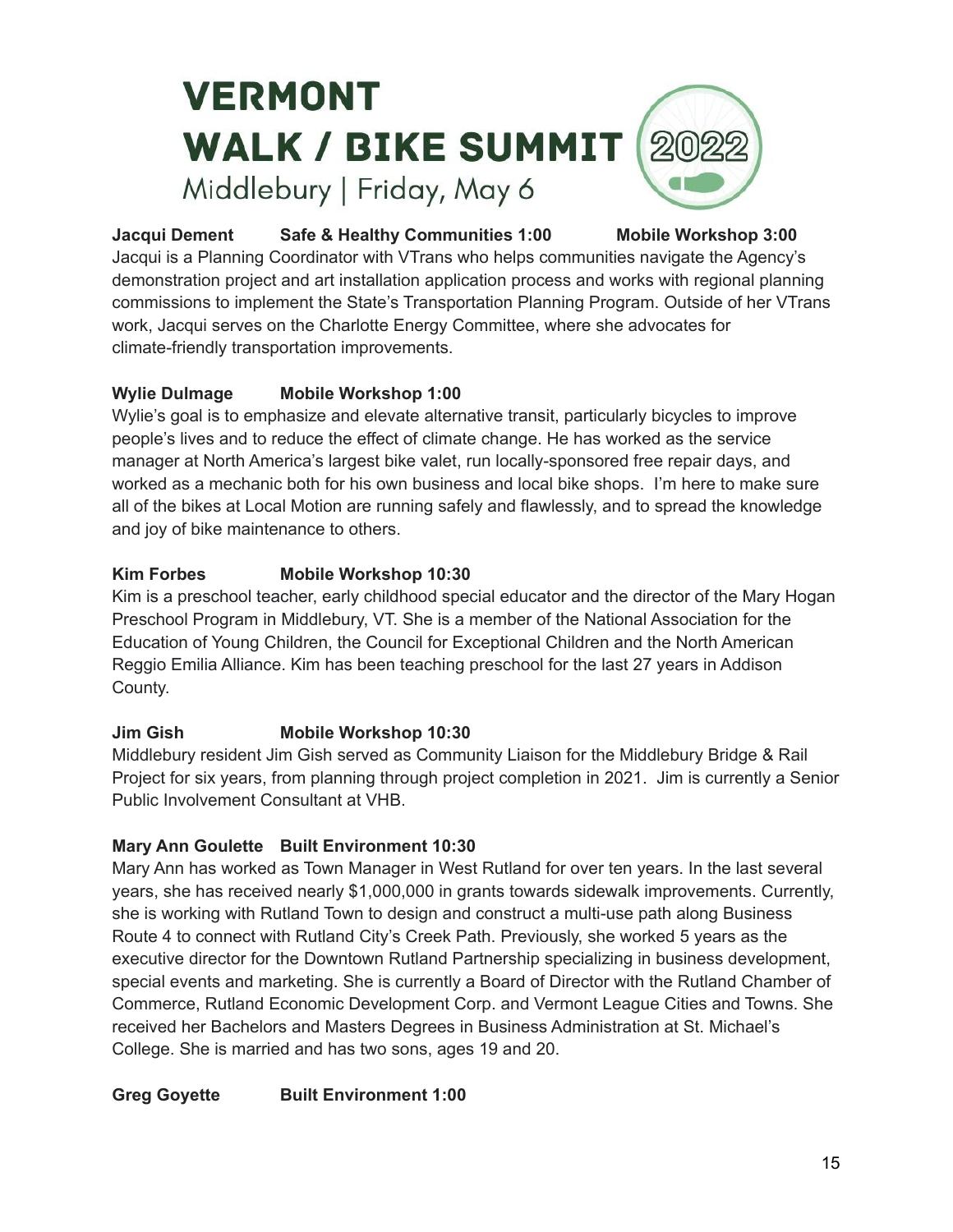Based out of Stantec's Vermont office, Greg's 20-year career has been focused on helping communities improve their transportation systems through thoughtful community engagement, planning and design. He has a passion for moving thoughts and ideas into a focused vision that can be implemented. He is part of Stantec's GenerationAV initiative which helps communities plan for implementation of automated vehicle technologies. Outside of his professional responsibilities, Greg enjoys the mountains and lakes of Vermont, exploring new places, solving Wordle in as few tries as possible, and trying to compete with people half his age on the lacrosse field.

#### **Mary Catherine Graziano Safe & Healthy Communities 10:30 and 1:00**

Mary Catherine Graziano brings a decade and a half of experience in education, program coordination, and community outreach to the project, with emphasis on systems development, public outreach, and trainer training. In her role as Senior Manager of Education and Safety for Local Motion, Mary Catherine manages multiple projects related to outreach and training for adults and children, with a focus on bicycle and pedestrian safety, skills, education and community engagement. Her work to support schools, communities, and local organizations in promoting walking and biking have given Local Motion's many partners the resources they need to make active transportation and recreation safe and enjoyable for all Vermonters.

#### **Phil Hammerslough Advocacy & Funding 3:00**

Phil Hammerslough is a Net Zero Vermont staff member and project coordinator for Walk to Shop. In 1965, Phil discovered Vermont on his bike while leading a tour for American Youth Hostel. He learned how much fun, how far, and how much one could carry on a bicycle. He was hooked. In 1989, as his Macular Degeneration advanced, he gave up driving (feeling relieved himself and the world at large). Phil discovered that his bike was not only for recreation but a far healthier and efficient mode of transportation. Through personal experience and study, Phil continues to promote the many advantages of active transportation. He regularly walks, bikes and uses public transit and enjoys a healthier, more affordable and environmentally beneficial lifestyle.

#### **Jack Hanson Advocacy & Funding 1:00**

Jack Hanson is a City Councilor in Burlington and the Executive Director of Run On Climate, a nonprofit devoted to advancing bold local-level climate policies in communities across the country. For two and a half years Jack worked at Sustainable Transportation Vermont, supervising UVM students interns advancing sustainable transportation projects and policies. As a City Councilor Jack has championed numerous sustainable transportation resolutions and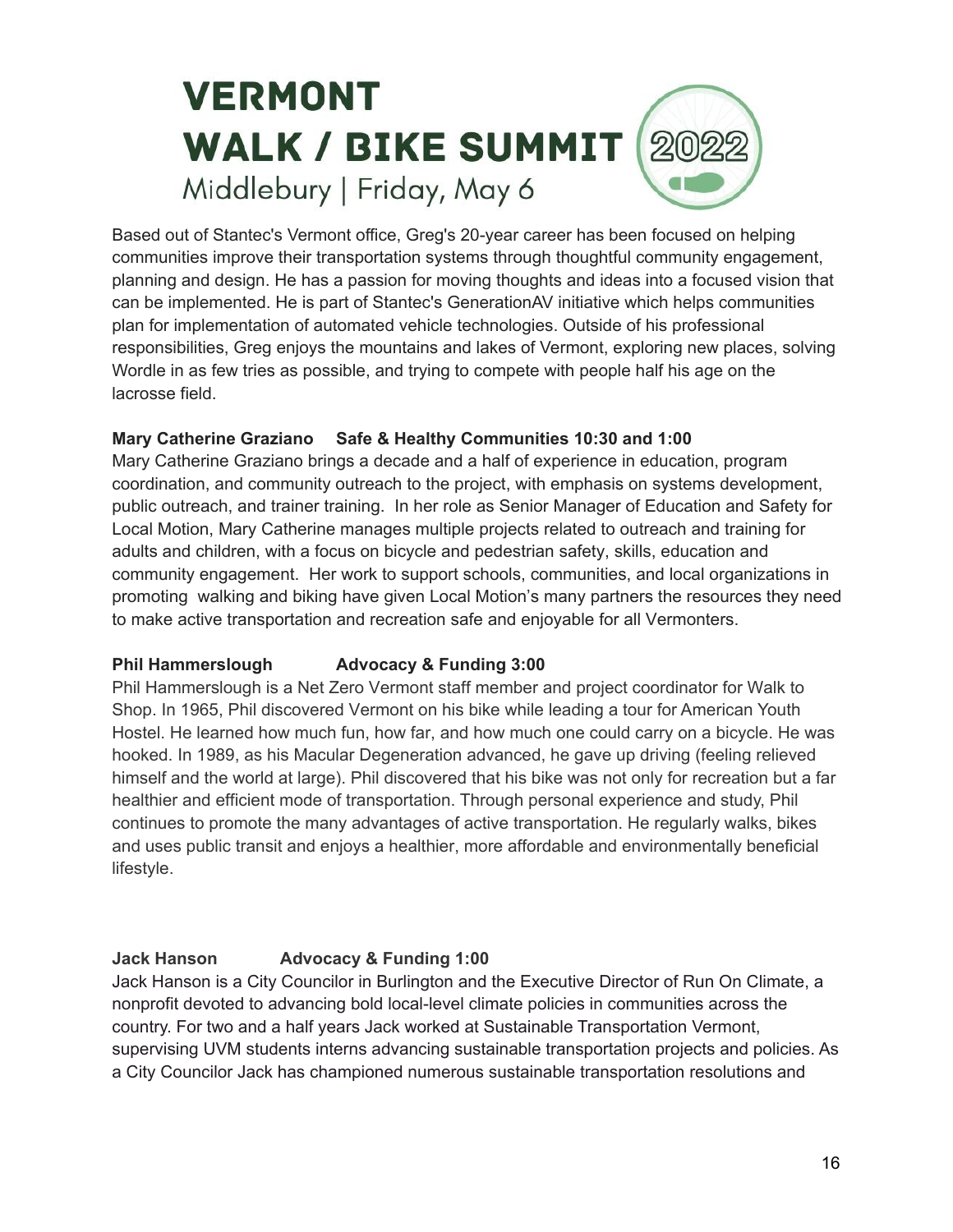ordinances. Jack has never owned a car and rarely ever gets in one – relying on his ebike, walking, and public transit year round.

#### **Suzy Hodgson Advocacy & Funding 1:00**

Charlotte Energy Committee. Suzy has been an environmentalist for more years than she cares to count. She moved to Vermont and started working in local food and farming in 2008, first starting yourfarmstand and then moving on to the Center for Sustainable Agriculture, UVM Extension. She's on the Acorn Energy Co-op Board and [https://livegreenvt.org.](https://livegreenvt.org) She loves gardening, walking and biking and tries not to make too many cultural comparisons about public infrastructure where biking and trains are a mode of transport in places in Europe where she lived and worked for 16 years.

#### **Amanda Holland Advocacy & Funding 10:30**

Amanda Holland is a community planning professional that joined the VTrans Policy, Planning & Intermodal Development Division as a Planning Coordinator in January 2022. Amanda has put her planning skills to work for the South Burlington Bicycle and Pedestrian Committee since 2015. Amanda assisted with public outreach to identify priorities of the residents to improve walking and biking conditions as well as helped launch and gain voter approval for the Penny for Paths initiative which resulted in a dedicated local funding source.

#### **Faith Ingulsrud Built Environment 3:00**

Faith works as a faculty mentor for the Sustainable Transportation Communities of Practice internship Program at UVM, where she draws from a long career in planning, mostly at the municipal and state levels. Most recently, she worked with the Community Planning and Revitalization Division at DHCD. As a volunteer, she is active in the Burlington Walk Bike Council and the VT Planners Association.

#### **Jon Kaplan Advocacy & Funding 1:00**

Jon Kaplan has been the Bicycle and Pedestrian Coordinator at VTrans since 2009 and has worked in the program since 2000. Jon is involved with project funding and development, policy, technical assistance, safety education, and promotion of bicycling and walking. He recently moved to the Operations and Safety Bureau where he continues with a bicycle and pedestrian focus within the larger context of traffic engineering. He has been involved with bicycle and pedestrian planning and design since 1993.

#### **Bruce Lieman Safe & Healthy Communities 1:00**

Bruce Lierman is a CyclingSavvy Instructor and Vice President of the ABEA board of directors. He has previously served on the boards of Local Motion and the Vermont Bicycle-Pedestrian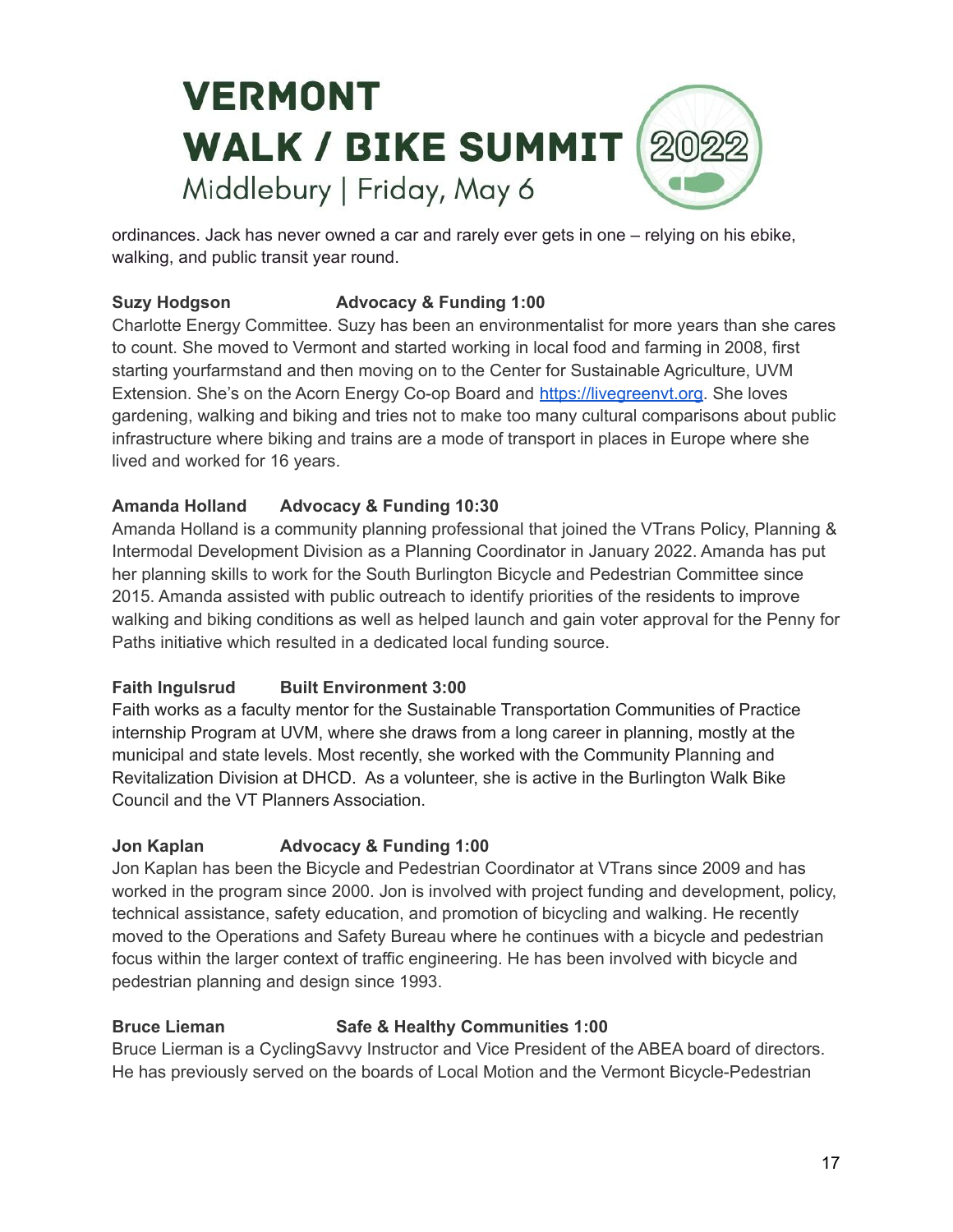Coalition. He's also a past Motorcycle Safety Foundation instructor, a daily transportation rider in Bennington and a bicycle tourist at every opportunity.

#### **Stu Lindsey Advocacy & Funding 3:00**

Stu Lindsay is a Net Zero Vermont staff member and project coordinator for Walk to Shop. He has focussed on sustainable living issues since the mid 70's. Stu was owner/operator of a successful alternative energy and personal food production retail store in Atlantic Canada. It took just one bike trip in The Netherlands for Stu to realize the benefits of having a safe and secure place to leave your bike when using it for active transportation. Along with Phil Hammerslough, Stu developed and established the Valet Bicycle Parking operation in Burlington under the umbrella of Local Motion. He is presently the Coordinator for the program. Stu served as an early board member of Local Motion as well as a member of the Burlington Walk/Bike Council Steering Committee. He has attended numerous cycle and pedestrian conferences world-wide and has publicly spoken on both cycling and pedestrian infrastructure.

#### **Devon Neary Mobile Workshop 3:00**

Devon is the Transportation Planner at the Rutland Regional Planning Commission. In this role, he assists Rutland Region towns with planning for all modes and for all users. Devon is especially passionate about active transportation, where he has worked on several projects from scoping to construction.

#### **Steve Norman Mobile Workshop 3:00**

In 1962 Linearc's CEO Steve Norman greased and oiled trucks delivering leather goods to suburban New York malls. As his sister recalls it he thought up his reciprocating-pedal drive system during high school math class around the same time. At Oberlin College he played take-out on a dining hall dish crew opposite François Clemmons on pots, and pursued his Mechanic Ed. degree at Dick Dickinson's BSA Motorcycles a few miles north. Then Honda dealers in Albuquerque and Lowell, MA., and a Suzuki shop in midtown Manhattan helped pay the bills before and during law school. Steve set the bike project aside some more while representing groups of poor people and people with disabilities at not-for-profit firms in New York, and then in Vermont from '83 on. When he retired from law Steve taught skiing at Bolton and took up the bike project at last, forming Linearc, LLC, and employing local fabricators.

#### **Katharine Otto Advocacy & Funding 1:00**

Katharine Otto is a Planning Coordinator with VTrans who assisted with the preparation of the VTrans BPSP and also works with the state's RPCs to implement the Transportation Planning Initiative (TPI) program. Prior to joining VTrans she worked for Mount Ascutney Regional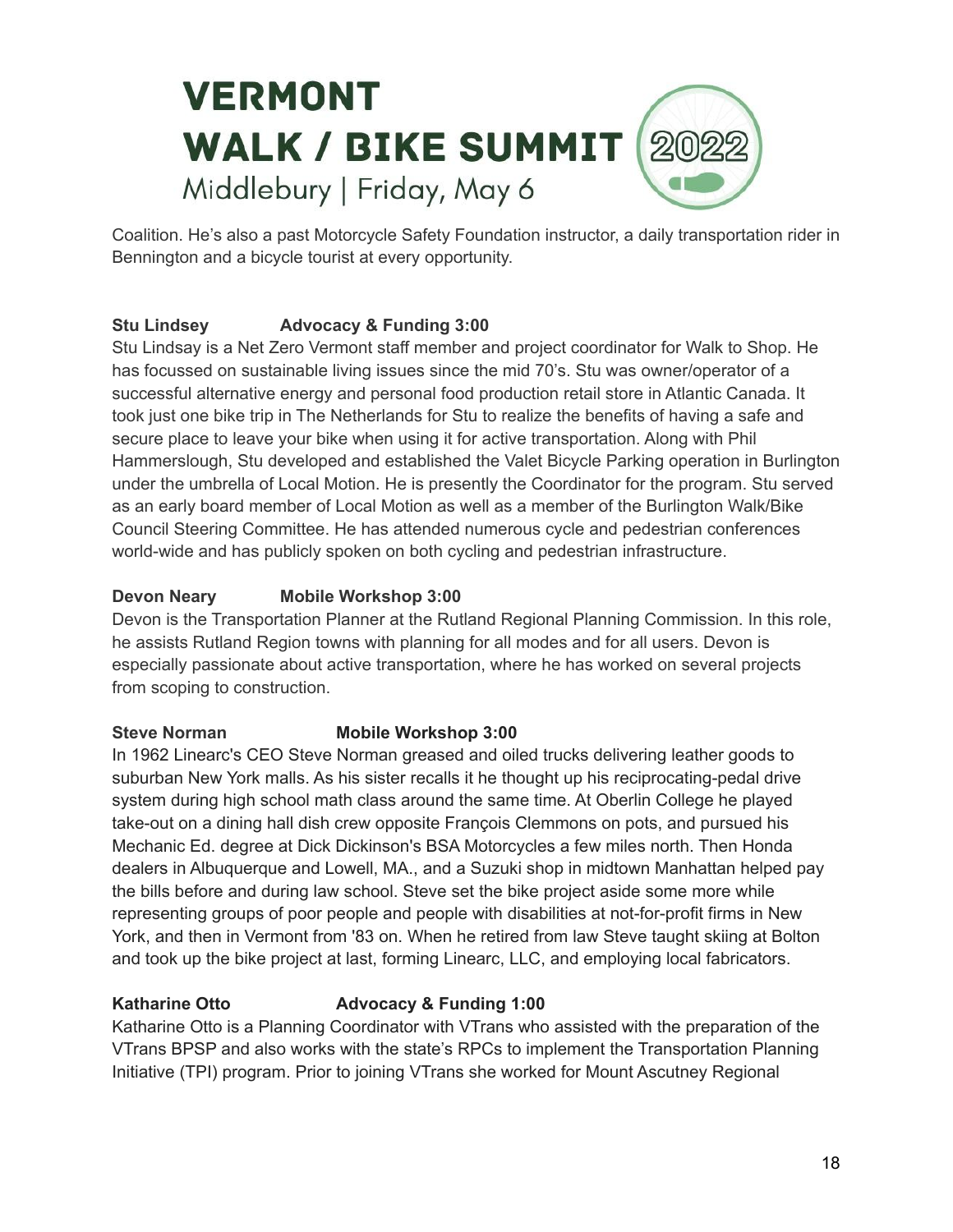Commission as the transportation planner, as well as for a small transit company in rural Connecticut.

#### **Erin Parizo Welcome/Introductions**

Erin is the Deputy Chief Engineer for the Highway Division at the Agency of Transportation. This Division includes Asset Management, Project Delivery, Construction and Materials, and Operations and Safety – each of these groups working with multi-modal and active transportation projects in their own ways. Erin's experience on consulting and public sector teams has primarily focused on the development of safety improvement projects with an emphasis on consideration for all modes of travel. Her experience and passion ties closely with those in attendance of this event and she's grateful to be here. She's a Vermont native who enjoys an active lifestyle and loves calling Vermont home.

#### **Megan Peek Safe & Healthy Environment 1:00**

Megan Peek graduated from American University with a degree in Cross-cultural Communications and Development and went on to get a Masters in intercultural and International Management from the School for International Training (now World Learning). Before coming to Vermont, she worked as an assistant Project Director at Ecoform Development in Cote D'Ivoire. As Director of Community Relations and Health Promotion at Blue Cross and Blue Shield of Vermont (BCBSVT), Megan has spent 25 years building community health and outreach programs into a comprehensive body of work that spans the state. She coordinates community advisory boards that help communities identify, launch and improve community-driven health promotion and wellness activities. She works to develop community-based solutions with a focus on addressing barriers to accessing care and supporting healthy behaviors. Megan developed and runs a couple programs that are unique to BCBSVT, including Velocity, a program promoting healthy behavior and positive self-esteem in middle-school age boys and Wellness Revolution, a cycling program for women. She also leads key employee engagement programs, such as the Diversity, Equity and Inclusion Council, Blue Crew (an employee volunteer program) and the company's Corporate Sustainability Committee. Megan continues to translate her energy and passions into creative solutions that improve the health of Vermonters.

#### **Phillip Peterson Built Environment 1:00**

Phillip is a Public Works Engineer with the City of Burlington. Phillip oversees the design and construction of several projects within the City and was instrumental in developing the City's Guidelines for Pedestrian Crossing Treatments. Outside of his professional responsibilities, Phillip is a passionate educator and avid diver, and has hosted a podcast called STEAM Lab.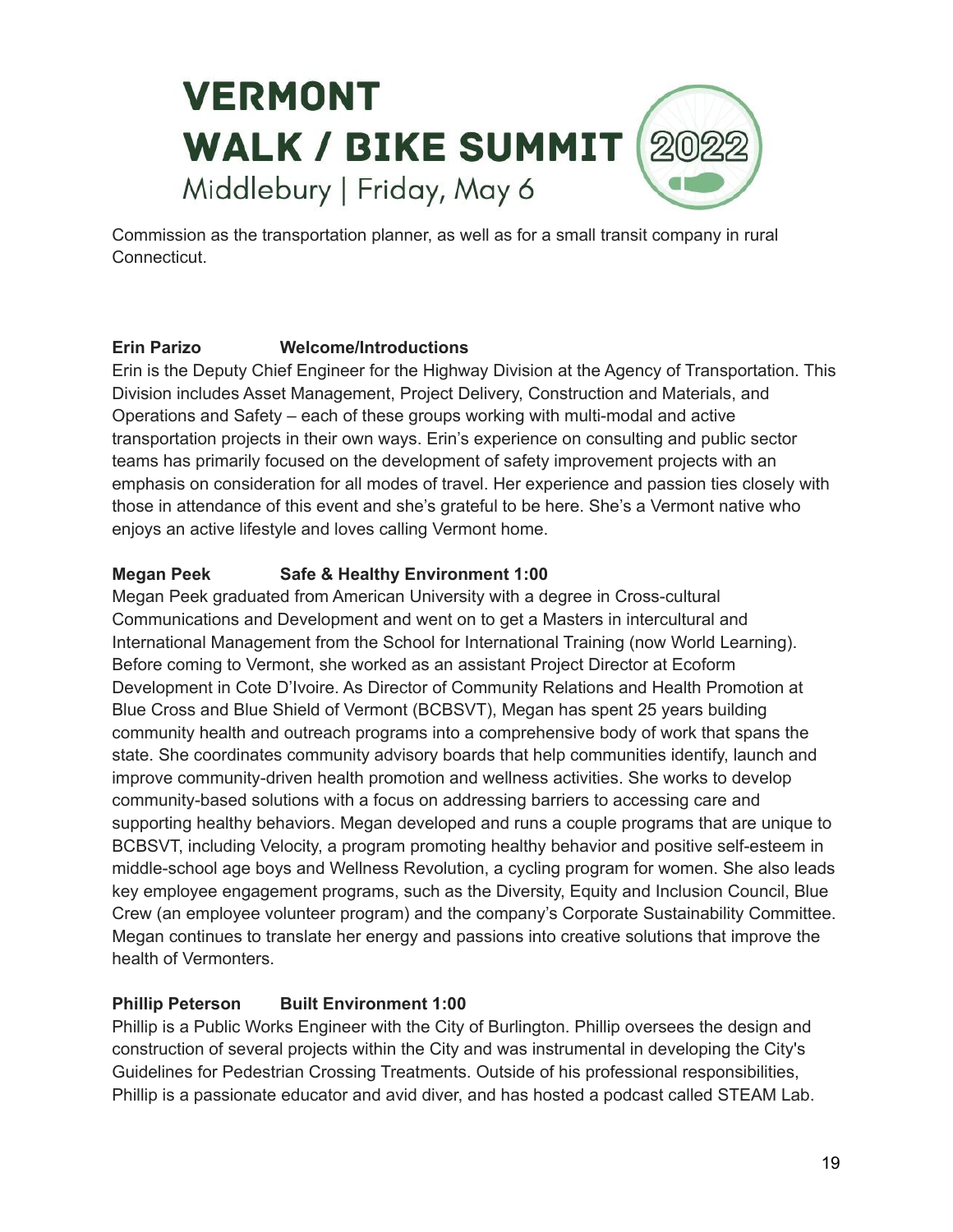#### **Kelly Stoddard-Poor Mobile Workshop 1:00**

Kelly joined the AARP Vermont team in 2013 as the Associate State Director. Kelly's background is in public policy and community organizing with a strong commitment to social justice. She leads the livable community work for AARP VT - establishing a vision and action steps for Vermont communities to meet the needs of its aging population. Prior to AARP Kelly spent eight years at the American Cancer Society where she was the Director of Health and Advocacy Initiatives. She managed the state's cancer control program and advocacy campaigns to reduce tobacco use, increase screening rates and enhance access to health care. She earned her undergraduate degree in anthropology at the University of Massachusetts at Amherst, and completed a master's degree in sustainable development at the School for International Training in VT. She lives in Montpelier with her family.

#### **John Raser Safe & Healthy Communities 10:30**

John Raser family physician at St Johnsbury Community Health Center and teaches community and family medicine for Dartmouth and UVM medical schools. He has served on advisory boards of the Healthy Neighborhood Investment Fund and Groundwork Lawrence and led Safe Routes to School projects. He has served on St Johnsbury Planning Board and currently chairs the town Bicycle/Pedestrian committee as well as serving on the working board of Link, the regional community bicycle program in the Northeast Kingdom. He lives in St Johnsbury with his wife and 3 school-aged children.

#### **Bill Regan Safe & Healthy Communities-2 1:00**

Bill is chair of the Charlotte Trails Committee and a lifelong cyclist, hiker, and skier. He leads a small consulting firm (Regan Leadership, LLC) that works with Vermont nonprofits and socially-responsible businesses, most recently helping Local Motion develop a new strategic plan. He is a Senior Fellow at Vermont's Energy Action Network and serves on the Board of Directors of The Charlotte News. He teaches cycling, Nordic skiing, and kayaking, and is a guest lecturer in foreign affairs at Middlebury College, UVM, and Tufts University. Bill spent over 30 years in foreign affairs analysis in Washington, DC, rising to the senior executive level in the Federal Government for his ability to lead and manage people, programs, and processes.

#### **Elizabeth Ross Built Environment 10:30**

Elizabeth is a Transportation Planner with the City of Burlington Department of Public Works, where she has worked since 2017. During that time, she has worked on numerous Quick-Build projects, traffic calming, and working to implement the City's first WalkBike Master Plan. Elizabeth holds a BA in Anthropology from SUNY Buffalo and a Masters in Urban Planning from Tufts University. In her spare time, she enjoys spending time with her husband, 1-year old daughter, and dog.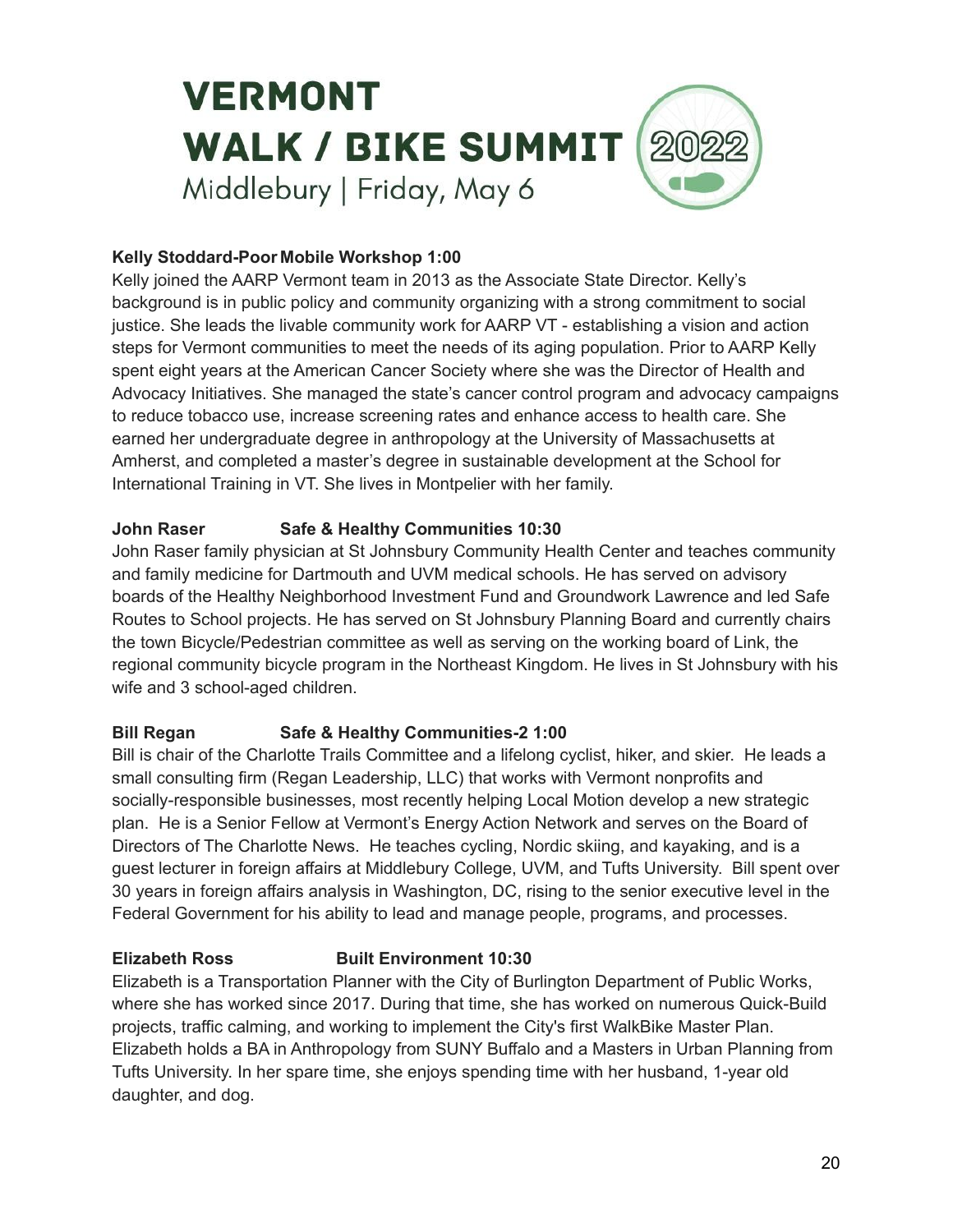#### **Greg Rouwangould Built Environment 3:00**

Dr. Gregory Rowangould is the Director of the Transportation Research Center and an Associate Professor in the Department of Civil and Environmental Engineering at the University of Vermont. He specializes in modeling transportation systems, transportation policy evaluation and mobile source air quality analysis. His research focuses on understanding how the design and operation of transportation systems and transportation policy affect the sustainability of communities, public health, and equity. Since moving to Vermont, he has focused greater attention on the transportation needs of smaller cities and rural communities where there are unique challenges to sustainability and economic development. Dr. Rowangould is also a member of the Transportation Research Board of the National Academies standing committee on Air Quality and Greenhouse Gas Mitigation. Dr. Rowangould was previously the Director of the New Mexico Local Technical Assistance Center and an Assistant Professor in the Department of Civil, Construction and Environmental Engineering at the University of New Mexico. He was also a Science Fellow at the Natural Resources Defense Council (NRDC) in Los Angeles, California where he conducted research to support state and federal sustainable transportation policy initiatives and worked with disadvantaged communities seeking to improve air quality, transit access and active travel opportunities. Dr. Rowangould holds a Ph.D. in Civil and Environmental Engineering from the University of California, Davis, a MS in Resource Economics and Policy from the University of Maine, and a BS in Chemical Engineering from the University of Maine. Dr. Rowangould teaches graduate and undergraduate courses at the University of Vermont in transportation engineering, planning and policy.

#### **Debra Sachs Advocacy & Funding 3:00**

Deb is Executive Director of Net Zero Vermont and CEO of EcoStrategies–a non-profit and sustainable development consulting firm advancing low carbon solutions to combat climate change, encourage behavior change, invest in clean electricity generation, and improve transportation efficiency and demand management. Deb enjoys partnering in design and development of innovative projects that replace fossil fuel consumption with local clean electricity sources. With more than three decades of experience, Deb is versed in community engagement, consulting with practitioners and others interested in advancing shared objectives for a more sustainable future through local and grassroots activism, volunteer initiatives, involving government, NGO's and businesses. Deb staffs Net Zero Vermont and EcoStrategies and serves on the boards of Vermont Rail Action Network, Vermont Transportation Efficiency Network, Community Rides Vermont and is past board chair of Community Resilience Organizations.

**Jason Stuffle Safe & Healthy Communities 1:00**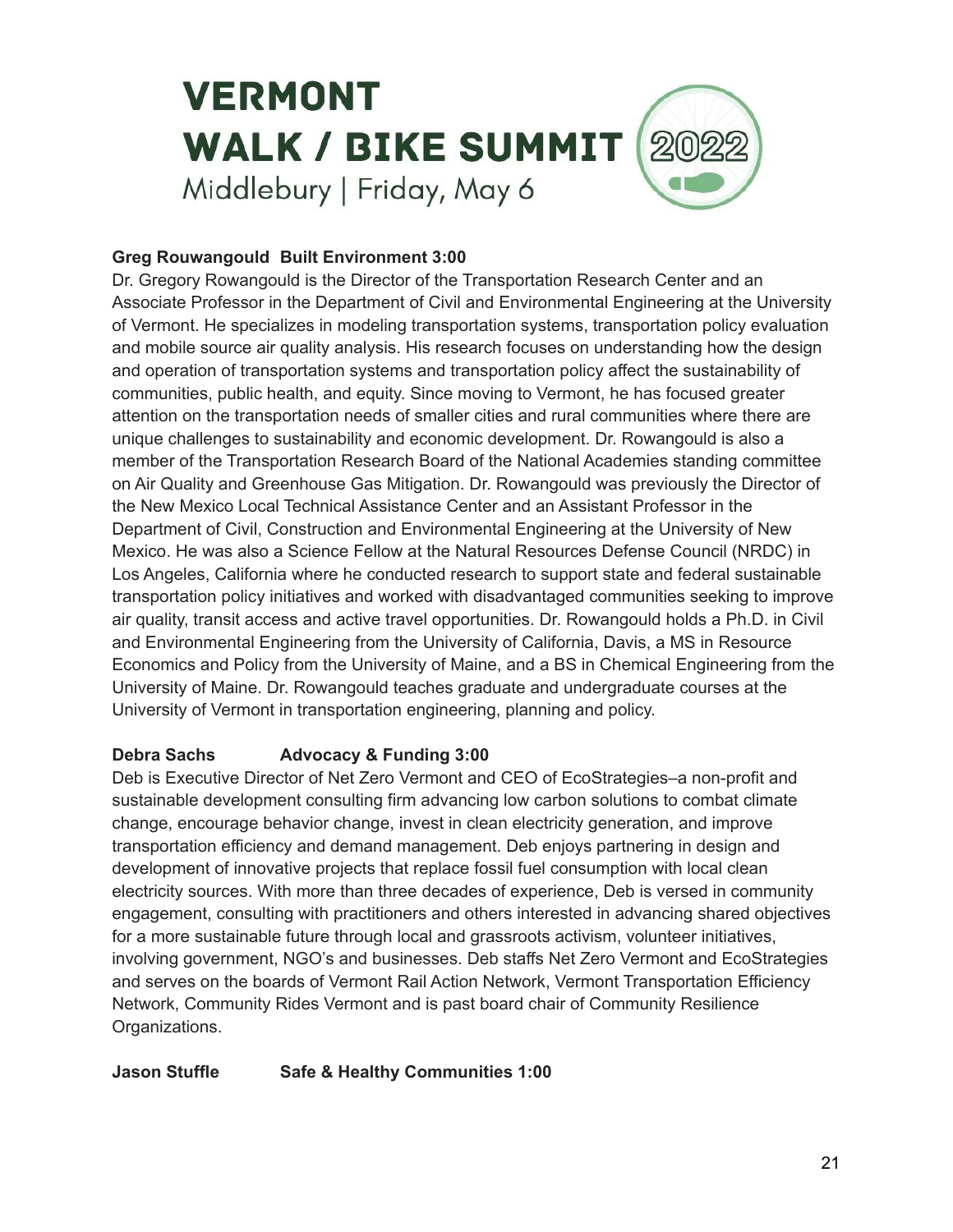Jason is a research engineer living in Burlington with his wife and daughter. He is a founding member of the Old East End Neighbors, an active member of Bikeable Burlington Now and the Ward 1 Neighborhood Liaison for the Burlington Walk Bike Council. He is interested in making streets safe and equitable for all people. When not on his bike Jason can be found snowboarding, home brewing, kayaking, hiking and generally enjoying the beauty of VT.

#### **Claire Tebbs Mobile Workshop 1:00**

Claire Tebbs is a seasoned community planner and educator. She has been involved in community planning, design, and placemaking in both the US and Canada for the past 20 years. In 2016, she helped form the Walk-Bike Council of Addison County to ignite conversation, collaboration and build capacity for safe, everyday walking and biking in communities across the county. She owes her obsession with walkable towns to a childhood of walking everywhere in Yeovil, England. Most recently, she worked with the state to help launch Vermont's Better Places Program. She lives in Middlebury and runs *Ear to the Ground*, a consulting business offering technical and creative project support for school and community planning and placemaking projects.

#### **Julia Ursaki Built Environment 1:00**

Julia Ursaki is a Transportation Engineer and Planner who is passionate about the possibility of human powered transportation to change the world for the better. Equally at home with traffic models as illustrative maps, her work spans from creative public engagement strategies and transportation engineering to sourdough bread baking.

#### **Jonathon Weber Mobile Workshop 3:00**

As the Complete Streets Program Manager at Local Motion, Jonathon assists Vermont communities in becoming better places to walk, bike, and roll. Pop-Up Demonstration projects are one important tool he uses in this work, and he has several years of experience deploying these installations in partnership with communities.

#### **Lisa Wilkes Safe & Healthy Communities 1:00**

As the Director of Customer Service at Terry Cycling, Lisa shares her knowledge of cycling with her customer care team and customers around the world. Her experience comes from years of coaching new century riders through the Leukemia and Lymphoma, Team in Training program and co-operating the Wellness Revolution, a cycling program for women with Megan Peek of BCBS.